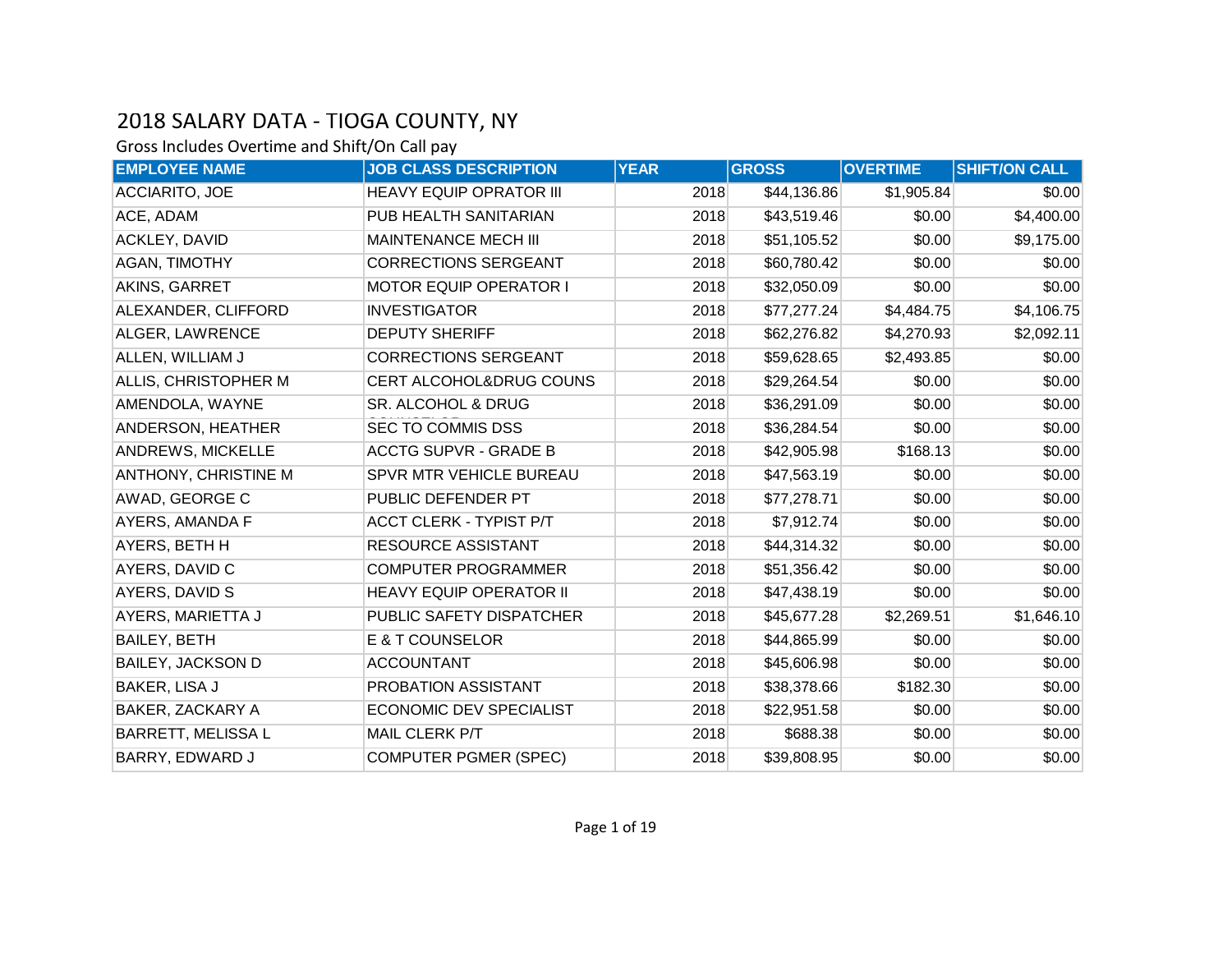| <b>EMPLOYEE NAME</b>               | <b>JOB CLASS DESCRIPTION</b>   | <b>YEAR</b> | <b>GROSS</b> | <b>OVERTIME</b> | <b>SHIFT/ON CALL</b> |
|------------------------------------|--------------------------------|-------------|--------------|-----------------|----------------------|
| <b>BEERS, LINDA</b>                | <b>ACCTING ASSOCIATE III</b>   | 2018        | \$44,605.52  | \$0.00          | \$0.00               |
| <b>BEGEAL, SARAH</b>               | <b>CLINICAL PROGRAM DIR</b>    | 2018        | \$60,654.23  | \$0.00          | \$0.00               |
| <b>BEMENT, A. CHARLES</b>          | ASST FIRE COORD P/T            | 2018        | \$2,600.00   | \$0.00          | \$0.00               |
| <b>BENDER, MIRANDA L</b>           | <b>OFFICE SPECIALIST I</b>     | 2018        | \$26,867.26  | \$0.00          | \$0.00               |
| <b>BENNETT, BRYON</b>              | HEAVY EQUIP OPERATOR I         | 2018        | \$41,830.22  | \$43.32         | \$0.00               |
| BENNETT, DONNA J                   | PROBATION DIRECTOR II          | 2018        | \$77,792.74  | \$0.00          | \$0.00               |
| <b>BENNETT, LYNN</b>               | <b>ACCTING ASSOCIATE III</b>   | 2018        | \$35,045.33  | \$0.00          | \$0.00               |
| <b>BENNETT, MICHELE A</b>          | SOCIAL WELFARE EXAMINER        | 2018        | \$6,996.12   | \$0.00          | \$0.00               |
| <b>BENNETT, WARREN S</b>           | <b>COUNTY CORONER</b>          | 2018        | \$11,761.51  | \$0.00          | \$0.00               |
| <b>BENSLEY, BRETT</b>              | <b>MOTOR EQUIP OPERATOR II</b> | 2018        | \$32,422.46  | \$0.00          | \$0.00               |
| <b>BERRY, DANIEL</b>               | <b>HEAVY EQUIP OPERATOR I</b>  | 2018        | \$47,737.47  | \$5,723.67      | \$0.00               |
| BESSEY, ADAM T                     | SERGEANT-SHERIFF               | 2018        | \$68,835.65  | \$1,650.52      | \$33.56              |
| BEVILACQUA, SEAN M                 | <b>CORRECTIONS OFFICER</b>     | 2018        | \$57,873.41  | \$4,822.95      | \$217.50             |
| BEZIRGANIAN, JOHN B                | <b>MEDICAL DIRECTOR - MH</b>   | 2018        | \$179,471.93 | \$0.00          | \$0.00               |
| <b>BIDWELL, MICHAEL</b>            | <b>WORKING SUPERVISOR</b>      | 2018        | \$56,570.10  | \$0.00          | \$135.00             |
| BILBREY, BARBARA J                 | PUBLIC HEALTH NURSE FT         | 2018        | \$52,479.29  | \$0.00          | \$0.00               |
| <b>BIRTCH, ANTHONY</b>             | <b>CORRECTIONS OFFICER</b>     | 2018        | \$44,591.78  | \$128.47        | \$16.00              |
| <b>BLAASCH, ROBERT R</b>           | SERGEANT-SHERIFF               | 2018        | \$75,357.88  | \$337.99        | \$17.25              |
| <b>BLAASCH, THERESA</b>            | PUBLIC SAFETY DISPATCHER       | 2018        | \$45,754.71  | \$3,208.73      | \$1,309.90           |
| <b>BOBIER, ALAN G</b>              | <b>DEPUTY SHERIFF</b>          | 2018        | \$72,013.00  | \$8,933.19      | \$286.34             |
| <b>BOGART, LINDA M</b>             | <b>RECORDING CLERK</b>         | 2018        | \$36,477.86  | \$0.00          | \$0.00               |
| <b>BRADLEY-JACKSON, PATRICIA A</b> | <b>TYPIST PT</b>               | 2018        | \$6,824.45   | \$0.00          | \$0.00               |
| <b>BRAILSFORD, PHILIP J</b>        | <b>MOTOR EQUIP OPERATOR I</b>  | 2018        | \$14,434.33  | \$397.52        | \$0.00               |
| <b>BRECHKO, AMANDA</b>             | <b>CLINICAL SOCIAL WORKER</b>  | 2018        | \$60,625.51  | \$611.30        | \$4,400.00           |
| BREITWIESER, JOSEPH A              | COMMUNITY SERV WORKER P/T      | 2018        | \$2,202.20   | \$0.00          | \$0.00               |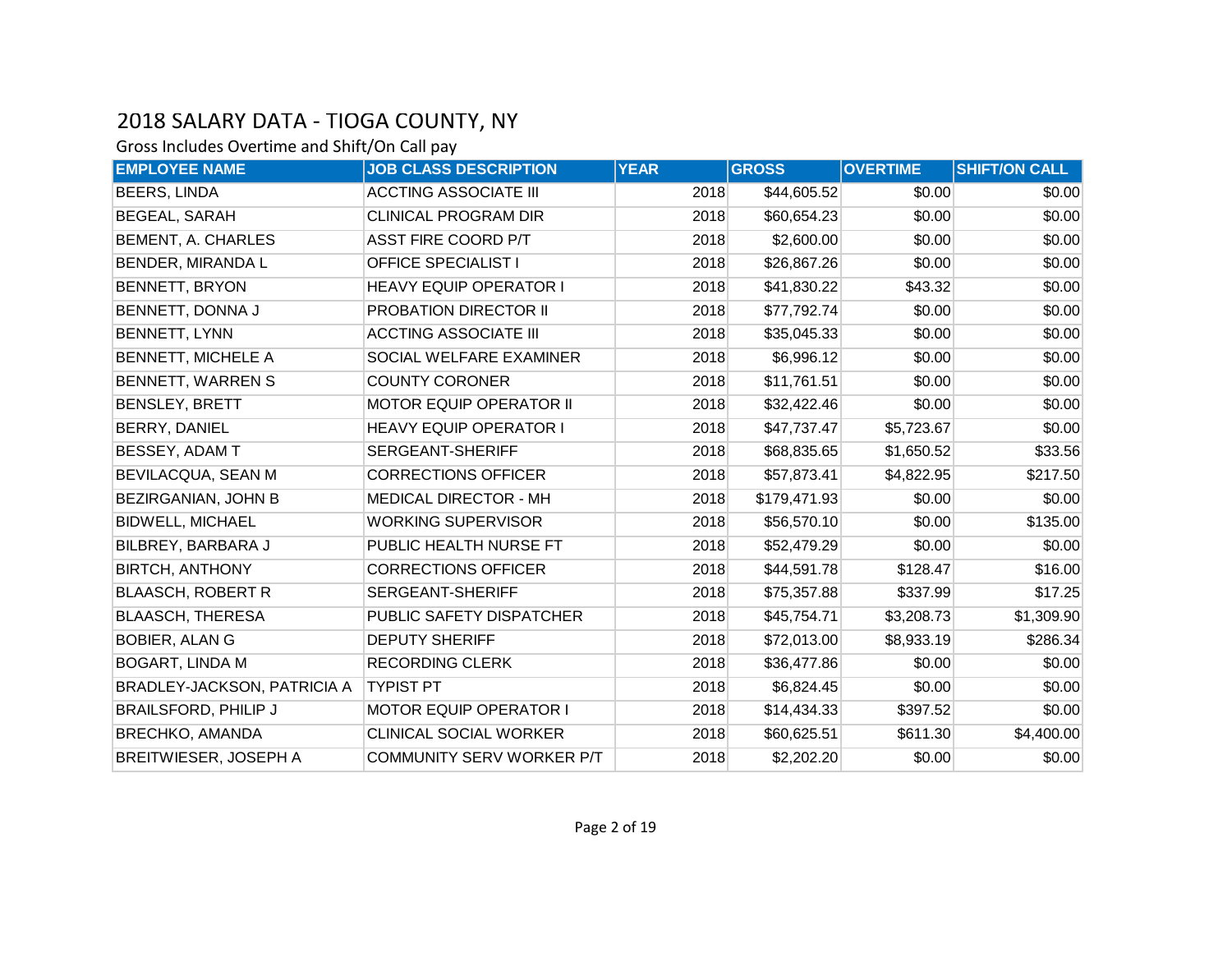| <b>EMPLOYEE NAME</b>        | <b>JOB CLASS DESCRIPTION</b>   | <b>YEAR</b> | <b>GROSS</b> | <b>OVERTIME</b> | <b>SHIFT/ON CALL</b> |
|-----------------------------|--------------------------------|-------------|--------------|-----------------|----------------------|
| <b>BRINK, LAWRENCE</b>      | <b>HEO SITE LEADER</b>         | 2018        | \$69,646.90  | \$16,018.17     | \$0.00               |
| <b>BROUGHTON, JORDAN J</b>  | <b>CORRECTIONS OFFICER</b>     | 2018        | \$22,269.00  | \$1,580.75      | \$0.00               |
| <b>BROUGHTON, JOSHUA C</b>  | <b>CORRECTIONS OFFICER P/T</b> | 2018        | \$12,355.15  | \$345.36        | \$0.00               |
| <b>BRUCE, LINN A</b>        | <b>CIVIL SERVICE ADMINIS</b>   | 2018        | \$52,200.88  | \$0.00          | \$0.00               |
| <b>BRUNNER, CODY</b>        | <b>CORRECTIONS OFFICER</b>     | 2018        | \$48,898.35  | \$4,216.19      | \$181.00             |
| <b>BUDD, KELLY E</b>        | <b>CASEWORKER</b>              | 2018        | \$44,571.59  | \$2,110.70      | \$785.00             |
| <b>BUDINGER, KRISTINE S</b> | <b>CORRECTIONS OFFICER</b>     | 2018        | \$57,416.30  | \$4,583.34      | \$0.00               |
| <b>BUNCE, RYAN S</b>        | <b>DEPUTY SHERIFF</b>          | 2018        | \$69,576.30  | \$9,164.61      | \$1,791.41           |
| <b>BURDICK, JACQUELINE</b>  | E & T COUNSELOR                | 2018        | \$38,090.02  | \$0.00          | \$0.00               |
| <b>BYRNES, ROBERT F</b>     | <b>ASST FIRE COORD P/T</b>     | 2018        | \$0.00       | \$0.00          | \$0.00               |
| CAIN, BRIAN                 | PROB SUPERVISOR                | 2018        | \$60,340.05  | \$486.87        | \$0.00               |
| <b>CAMIN, DOUGLAS J</b>     | DIR OF INFO TECH/COMM S        | 2018        | \$81,672.69  | \$0.00          | \$0.00               |
| CAMPBELL, CHARISSE          | <b>CASE SUPVR - GRADE B</b>    | 2018        | \$49,758.32  | \$95.55         | \$0.00               |
| CANZLER, ABIGAIL J          | MAIL CLERK P/T                 | 2018        | \$10,294.86  | \$0.00          | \$0.00               |
| CANZLER, AMY M              | <b>WLF MGMT SYST ASSISTANT</b> | 2018        | \$31,779.35  | \$0.00          | \$0.00               |
| CAPORAL, JEAN M             | <b>VOTING MACHINE TECH</b>     | 2018        | \$14,537.60  | \$0.00          | \$0.00               |
| CARDONE, SANDRA L           | 3RD ASST DIST ATTORNEY         | 2018        | \$63,256.67  | \$0.00          | \$0.00               |
| <b>CARRIGG, STEPHANIE S</b> | PARALEGAL                      | 2018        | \$45,758.19  | \$0.00          | \$0.00               |
| <b>CHANDLER, KATIE R</b>    | <b>SR. PAYROLL CLERK</b>       | 2018        | \$32,163.50  | \$0.00          | \$0.00               |
| CHANDLER, LISA C            | MOTOR VEHICLE EXAMINER         | 2018        | \$28,096.19  | \$0.00          | \$0.00               |
| CHIARELLO, KARA A           | <b>ACCTING ASSOCIATE I</b>     | 2018        | \$28,615.12  | \$0.00          | \$0.00               |
| CHILSON, BETTY              | <b>ACCTING ASSOCIATE I</b>     | 2018        | \$33,265.32  | \$0.00          | \$0.00               |
| CHURCHMAN, DAVID R          | ASST FIRE COORD P/T            | 2018        | \$2,760.54   | \$0.00          | \$0.00               |
| CIOTOLI, THERESA J          | ACCT CLERK - TYPIST P/T        | 2018        | \$1,946.64   | \$0.00          | \$0.00               |
| <b>CLARK, KIMBERLY A</b>    | PRIN SOC WELF EXAMINER         | 2018        | \$28,820.73  | \$457.07        | \$0.00               |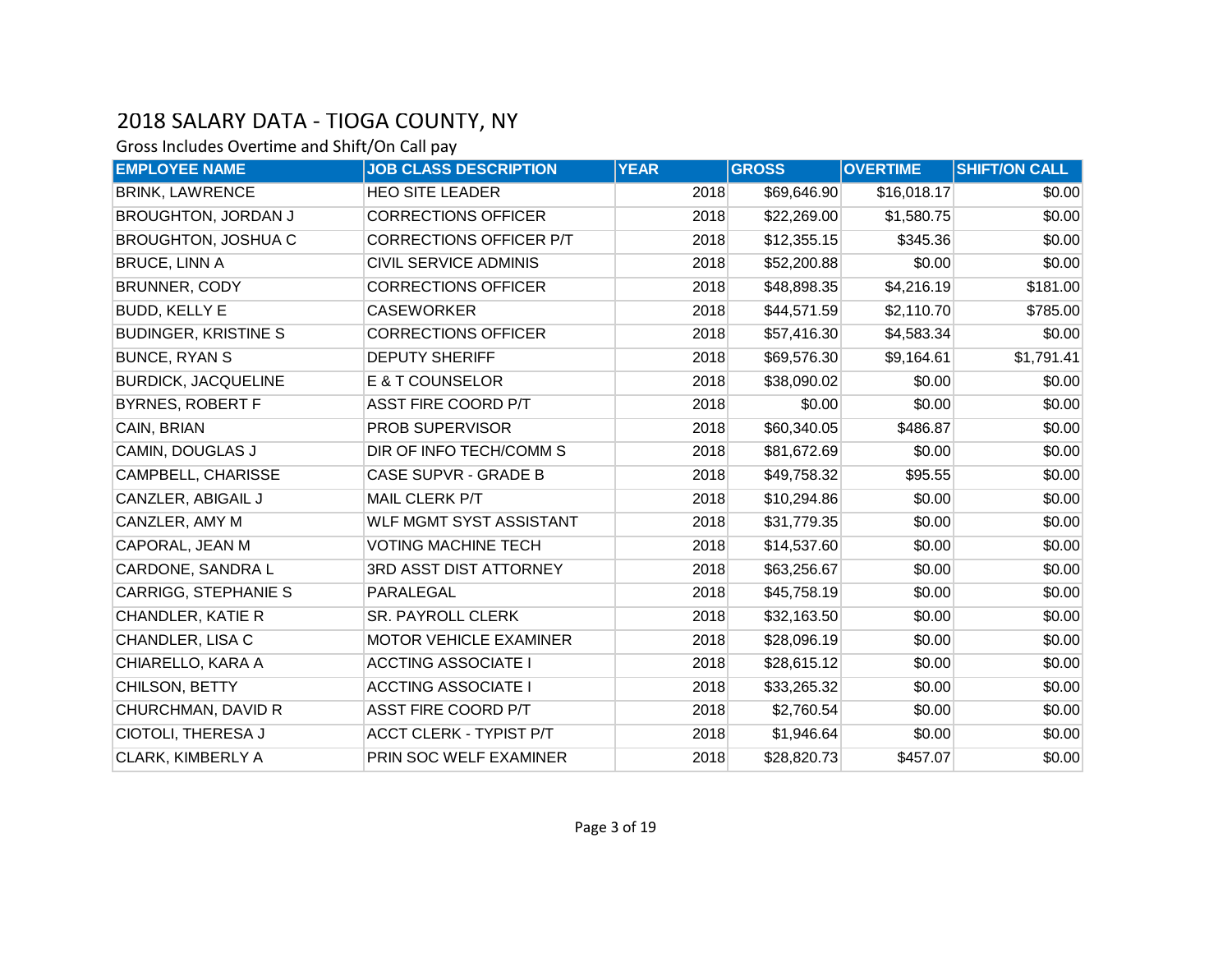| <b>EMPLOYEE NAME</b>       | <b>JOB CLASS DESCRIPTION</b>  | <b>YEAR</b> | <b>GROSS</b> | <b>OVERTIME</b> | <b>SHIFT/ON CALL</b> |
|----------------------------|-------------------------------|-------------|--------------|-----------------|----------------------|
| CLARK, VERA                | PUBLIC SAFETY DISPATCHER      | 2018        | \$44,180.79  | \$4,489.72      | \$1,830.35           |
| CLINE, THOMAS R            | 2ND ASST PUB DEFENDER PT      | 2018        | \$41,318.49  | \$0.00          | \$0.00               |
| COLE, CHRISTINA C          | <b>CORRECTIONS OFFICER</b>    | 2018        | \$43,968.15  | \$1,487.99      | \$0.00               |
| <b>COLE, STEPHANIE A</b>   | PUBLIC SAFETY DISPATCHER      | 2018        | \$49,653.46  | \$3,114.44      | \$64.90              |
| COLES, JACOB M             | <b>ASSISTANT ENGINEER</b>     | 2018        | \$42,801.29  | \$0.00          | \$0.00               |
| CONEY, ASHLEY M            | EARLY INTER SERV COORD        | 2018        | \$4,322.94   | \$0.00          | \$0.00               |
| <b>CONKLIN, DAWN M</b>     | PUBLIC SAFETY DISPATCHER      | 2018        | \$2,264.89   | \$148.79        | \$0.00               |
| CONMY, SUZANNE W           | <b>SR CASEWORKER</b>          | 2018        | \$54,593.17  | \$8,267.07      | \$1,670.00           |
| COOK, KELLEY               | <b>SR CLIN SOC WKR</b>        | 2018        | \$11,194.76  | \$0.00          | \$0.00               |
| COOKE, MICHAEL             | <b>SR CLIN SOC WKR</b>        | 2018        | \$57,166.26  | \$0.00          | \$0.00               |
| CORNEBY, JESSICA           | <b>ACCTING ASSOCIATE II</b>   | 2018        | \$21,930.54  | \$0.00          | \$0.00               |
| CORNELL, JAMES             | PARALEGAL                     | 2018        | \$42,903.54  | \$0.00          | \$0.00               |
| CORNWELL, JOHN D           | <b>DEPUTY SHERIFF</b>         | 2018        | \$73,273.70  | \$5,049.17      | \$3,933.04           |
| COSTANTINI, JOYCE          | SR MOTOR VEH LIC CLERK        | 2018        | \$32,009.34  | \$0.00          | \$0.00               |
| <b>CURTIS, CHRISTINE E</b> | <b>TAX ROLL SUPERVISOR</b>    | 2018        | \$32,980.49  | \$0.00          | \$0.00               |
| <b>CUSHMAN, BARBARA L</b>  | SEC TO COMM PUBLIC WRKS       | 2018        | \$36,468.71  | \$0.00          | \$0.00               |
| DAVIS, ANNE M              | SEC 1ST ASST CO ATTY          | 2018        | \$44,018.29  | \$0.00          | \$0.00               |
| DECKER, SHELLIANNA         | PUBLIC SAFETY DISPATCHER      | 2018        | \$55,762.54  | \$5,017.38      | \$69.08              |
| DELANEY, MICHELE           | PARALEGAL P/T                 | 2018        | \$12,835.69  | \$0.00          | \$0.00               |
| DELMAGE, JOHN H            | <b>DEPUTY SHERIFF</b>         | 2018        | \$66,027.40  | \$4,083.06      | \$43.94              |
| DELMAGE, JOSHUA            | <b>DEPUTY SHERIFF</b>         | 2018        | \$65,619.45  | \$5,584.04      | \$755.32             |
| DELMAGE, SARAH L           | PUBLIC SAFETY DISPATCHER      | 2018        | \$10,710.83  | \$200.06        | \$194.80             |
| DEWIND, PETER J            | <b>COUNTY ATTORNEY</b>        | 2018        | \$100,503.59 | \$0.00          | \$0.00               |
| DHUY, BRIAN                | <b>CORRECTIONS OFFICER</b>    | 2018        | \$56,104.62  | \$0.00          | \$0.00               |
| <b>DITURSI, KERRI</b>      | <b>CLINICAL SOCIAL WORKER</b> | 2018        | \$55,052.53  | \$0.00          | \$0.00               |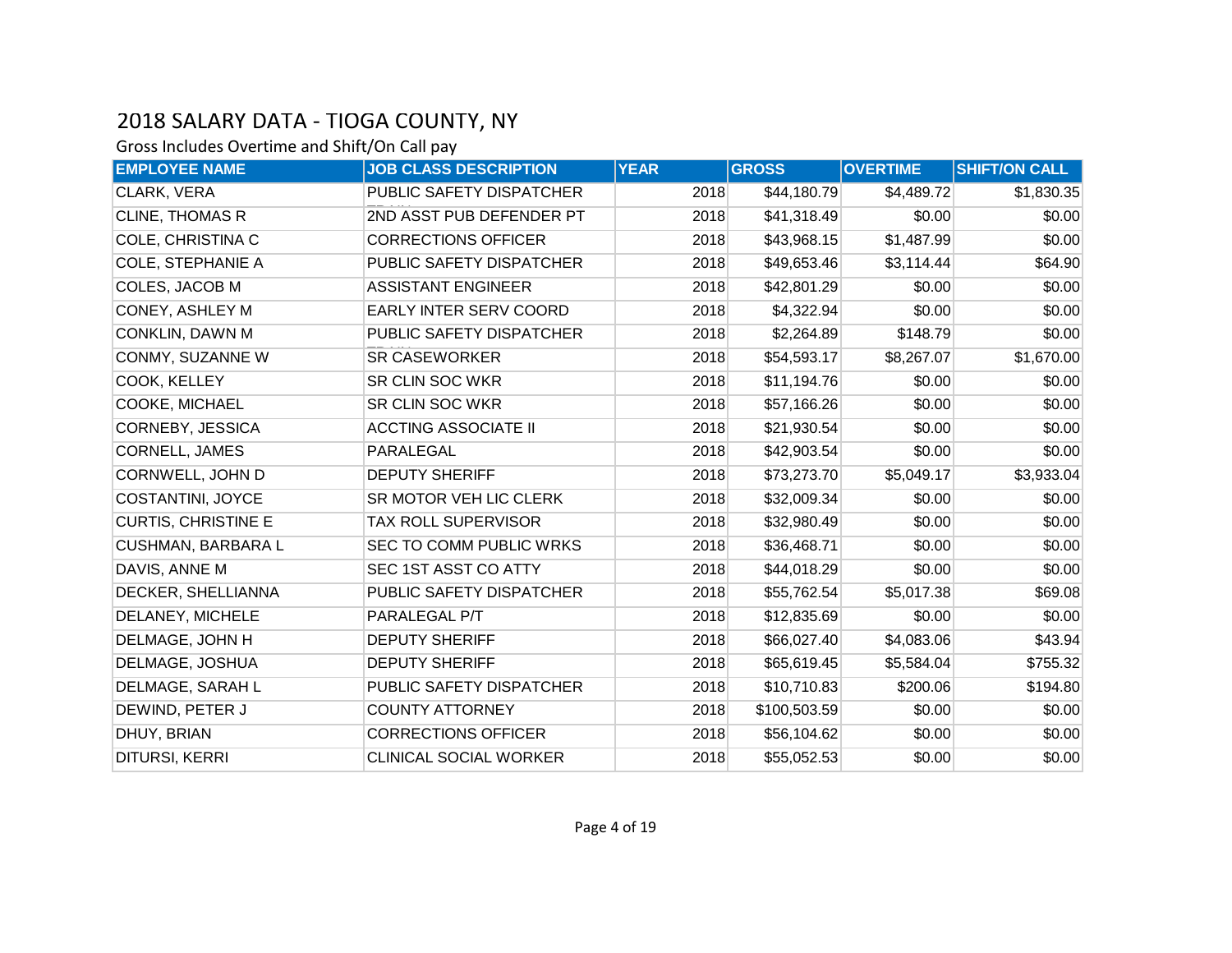| <b>EMPLOYEE NAME</b>        | <b>JOB CLASS DESCRIPTION</b>   | <b>YEAR</b> | <b>GROSS</b> | <b>OVERTIME</b> | <b>SHIFT/ON CALL</b> |
|-----------------------------|--------------------------------|-------------|--------------|-----------------|----------------------|
| DIXSON, RICHARD P           | SR COMP MAINT TECH             | 2018        | \$49,708.52  | \$0.00          | \$0.00               |
| DOUGHERTY, MAUREEN L        | <b>CLERK CO LEGISLATURE</b>    | 2018        | \$70,903.53  | \$0.00          | \$0.00               |
| DUNBAR, JUDY                | <b>OFFICE SPECIALIST II</b>    | 2018        | \$32,762.17  | \$0.00          | \$0.00               |
| DUNHAM, MICHELLE L          | CERT ALCOHOL&DRUG COUNS        | 2018        | \$41,832.77  | \$0.00          | \$0.00               |
| DUVARNEY, STEVEN G          | CHIEF PUBLIC SAFETY            | 2018        | \$63,158.03  | \$1,086.90      | \$20.60              |
| DYER, JENNA R               | EARLY INTER SERV COORD         | 2018        | \$40,131.43  | \$0.00          | \$0.00               |
| EDDY, KRISTEN               | <b>SR CLIN SOC WKR</b>         | 2018        | \$19,797.30  | \$0.00          | \$0.00               |
| <b>EDWARDS, CHAD M</b>      | <b>CORRECTIONS SERGEANT</b>    | 2018        | \$64,076.28  | \$7,093.98      | \$0.00               |
| <b>EDWARDS, JONATHON E</b>  | <b>CORRECTIONS SERGEANT</b>    | 2018        | \$31,721.10  | \$164.88        | \$0.00               |
| EIKLOR, AMY E               | SOCIAL WELFARE EXAMINER        | 2018        | \$6,996.12   | \$0.00          | \$0.00               |
| ERVAY, ALAN                 | <b>MECHANIC / WORKING SUPR</b> | 2018        | \$55,868.07  | \$1,074.08      | \$0.00               |
| <b>ERVAY, PATRICK J</b>     | <b>MOTOR EQUIP OPERATOR II</b> | 2018        | \$28,425.69  | \$0.00          | \$0.00               |
| ERVAY, ROBERT               | PUBLIC SAFETY DISPATCHER       | 2018        | \$48,063.98  | \$4,445.26      | \$1,551.40           |
| <b>ESCHLER, SUSAN</b>       | COMMUNITY SERV WORKER P/T      | 2018        | \$11,320.38  | \$0.00          | \$0.00               |
| <b>FABREGAS, DANIELLE L</b> | <b>CLINICAL SOCIAL WORKER</b>  | 2018        | \$59,376.58  | \$420.82        | \$4,280.00           |
| <b>FANCHER, AMY K</b>       | PUBLIC HEALTH EDUCATOR         | 2018        | \$42,044.41  | \$0.00          | \$0.00               |
| FARR, VALERIE L             | OFFICE SPEC I (SEASONAL)       | 2018        | \$2,860.80   | \$0.00          | \$0.00               |
| FAY, CHRISTINE              | SR CLIN SOC WKR                | 2018        | \$57,164.25  | \$0.00          | \$0.00               |
| FEDOROWICZ, CONNIE          | ASST FIRE COORD PT TEMP        | 2018        | \$125.00     | \$0.00          | \$0.00               |
| FEDOROWICZ, STEPHEN V       | ASST FIRE COORD P/T            | 2018        | \$4,324.55   | \$0.00          | \$0.00               |
| FEEKO, CODY J               | HIGHWAY WORKER SEASONAL        | 2018        | \$11,734.44  | \$256.00        | \$0.00               |
| FELTEY, JOHN J              | <b>HEAVY EQUIP OPERATOR II</b> | 2018        | \$49,907.55  | \$4,248.55      | \$0.00               |
| FERRARO, COLLIN J           | <b>CASEWORKER</b>              | 2018        | \$9,658.44   | \$0.00          | \$0.00               |
| FETHERBAY, REBECCA          | PRIN SOC WELF EXAMINER         | 2018        | \$48,950.49  | \$765.19        | \$0.00               |
| FIGGS, ANGELA               | <b>CASEWORKER</b>              | 2018        | \$46,961.20  | \$3,577.43      | \$1,220.00           |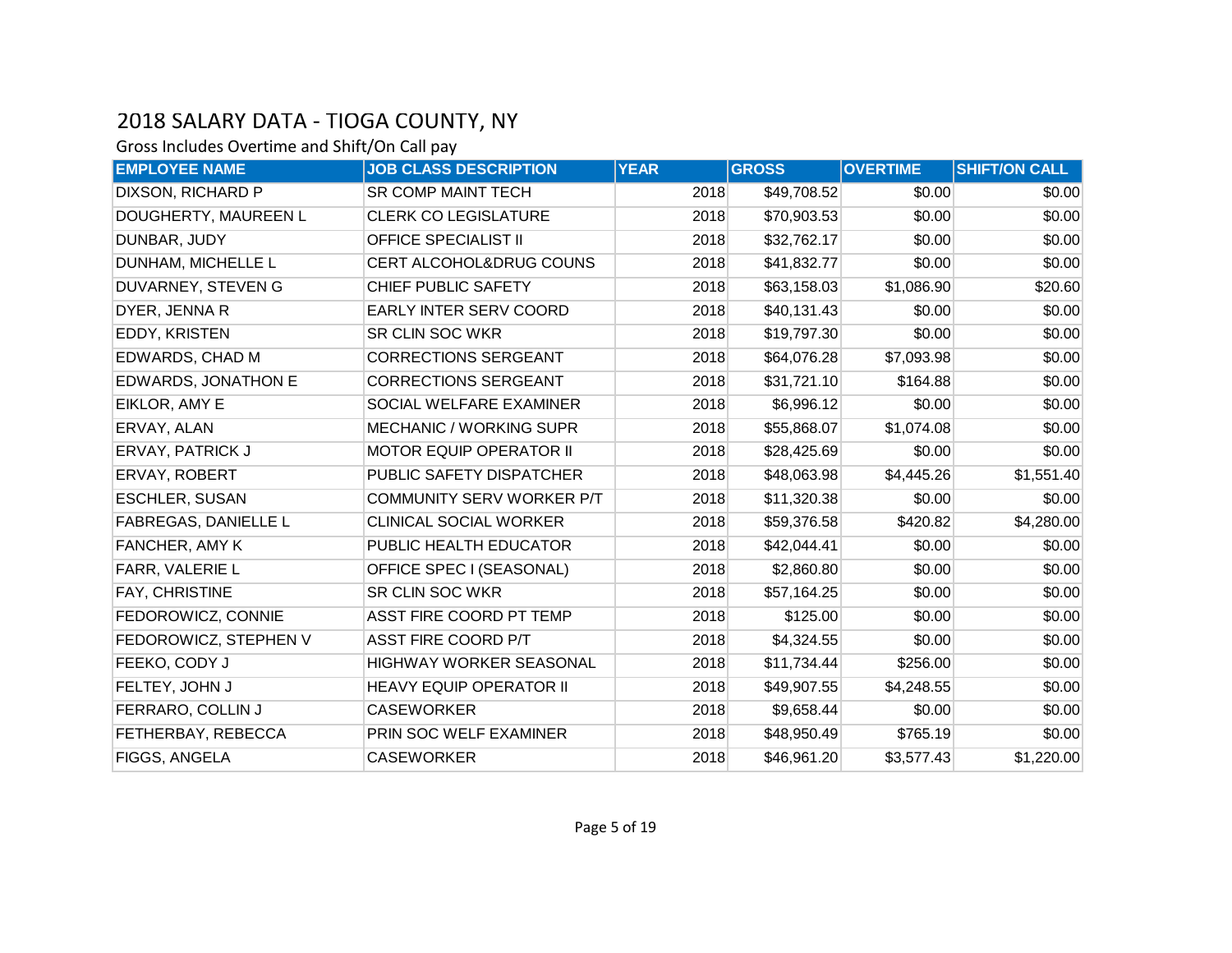| <b>EMPLOYEE NAME</b>         | <b>JOB CLASS DESCRIPTION</b>   | <b>YEAR</b> | <b>GROSS</b> | <b>OVERTIME</b> | <b>SHIFT/ON CALL</b> |
|------------------------------|--------------------------------|-------------|--------------|-----------------|----------------------|
| FISHER, KATHRYN              | <b>BILLING SPECIALIST</b>      | 2018        | \$36,734.63  | \$0.00          | \$0.00               |
| FORD, KEVIN R                | ASST FIRE COORD P/T            | 2018        | \$84.92      | \$0.00          | \$0.00               |
| FORREST, KENNETH A           | <b>CORRECTIONS OFFICER</b>     | 2018        | \$53,833.76  | \$1,000.80      | \$0.00               |
| <b>FORTIER, SUSAN G</b>      | DATA ENTRY MACH OPERATR        | 2018        | \$41,382.69  | \$0.00          | \$0.00               |
| FOSTER, TOBY                 | PROBATION OFFICER              | 2018        | \$42,198.44  | \$0.00          | \$0.00               |
| FRENCH, KEITH                | MAINTENANCE MECH II            | 2018        | \$37,173.69  | \$0.00          | \$445.00             |
| FRENCH, LOGAN                | <b>CORRECTIONS OFFICER</b>     | 2018        | \$52,034.30  | \$10,867.45     | \$540.50             |
| FRENZ, BERNADETTE A          | SUPVG CLIN SOC WKR             | 2018        | \$36,740.72  | \$0.00          | \$0.00               |
| FREYVOGEL, CHRISTINE R       | <b>COMMUNITY SERV WORKER</b>   | 2018        | \$26,608.90  | \$0.00          | \$0.00               |
| GALLAGHER, JOSEPH M          | <b>CORRECTIONS OFFICER P/T</b> | 2018        | \$32,125.75  | \$4,244.44      | \$0.00               |
| <b>GALLAGHER, THOMAS</b>     | <b>DEPUTY SHERIFF</b>          | 2018        | \$62,440.37  | \$1,824.25      | \$1,385.95           |
| <b>GARDELS, STEVE G</b>      | <b>CONSTRUCTION INSPECTOR</b>  | 2018        | \$29,400.00  | \$2,304.00      | \$0.00               |
| <b>GARLITZ, PAUL B</b>       | <b>DEPUTY SHERIFF</b>          | 2018        | \$62,048.94  | \$1,474.22      | \$34.52              |
| <b>GARRISON, KATHERINE E</b> | PRIN SOC WELF EXAMINER         | 2018        | \$47,023.51  | \$0.00          | \$0.00               |
| <b>GILBERT, CHARLES E</b>    | NETWORK ADMINISTRATOR          | 2018        | \$8,276.00   | \$0.00          | \$0.00               |
| <b>GILLIGAN, DONNA</b>       | <b>ACCTING ASSOCIATE II</b>    | 2018        | \$28,893.65  | \$0.00          | \$0.00               |
| <b>GOODRICH, BRYAN</b>       | <b>GIS TECHNICIAN</b>          | 2018        | \$24,370.50  | \$0.00          | \$0.00               |
| GOODSPEED, DEBRA             | SOCIAL SERV EMPL SPEC          | 2018        | \$40,596.95  | \$93.13         | \$0.00               |
| <b>GRAHAM, MICHAEL</b>       | <b>MOTOR EQUIP OPRATOR III</b> | 2018        | \$33,877.28  | \$0.00          | \$0.00               |
| <b>GRANT, GARY</b>           | DEP COMM SOCIAL SERVS          | 2018        | \$78,507.85  | \$0.00          | \$0.00               |
| <b>GRAVEN, IRENE C</b>       | ASSIGNED COUNSEL ADMIN         | 2018        | \$10,672.81  | \$0.00          | \$0.00               |
| <b>GRAVES, SUSAN</b>         | SECRETARY TO DCS               | 2018        | \$31,848.04  | \$0.00          | \$0.00               |
| <b>GREEN, JENNIFER</b>       | <b>CASE SUPVR - GRADE B</b>    | 2018        | \$54,519.37  | \$823.49        | \$145.00             |
| <b>GRIEP, MARK A</b>         | DIR WEIGHTS & MSRS I PT        | 2018        | \$14,226.49  | \$0.00          | \$0.00               |
| <b>GRIER, DEREK</b>          | <b>AUTOMOTIVE MECHANIC II</b>  | 2018        | \$39,521.55  | \$288.17        | \$0.00               |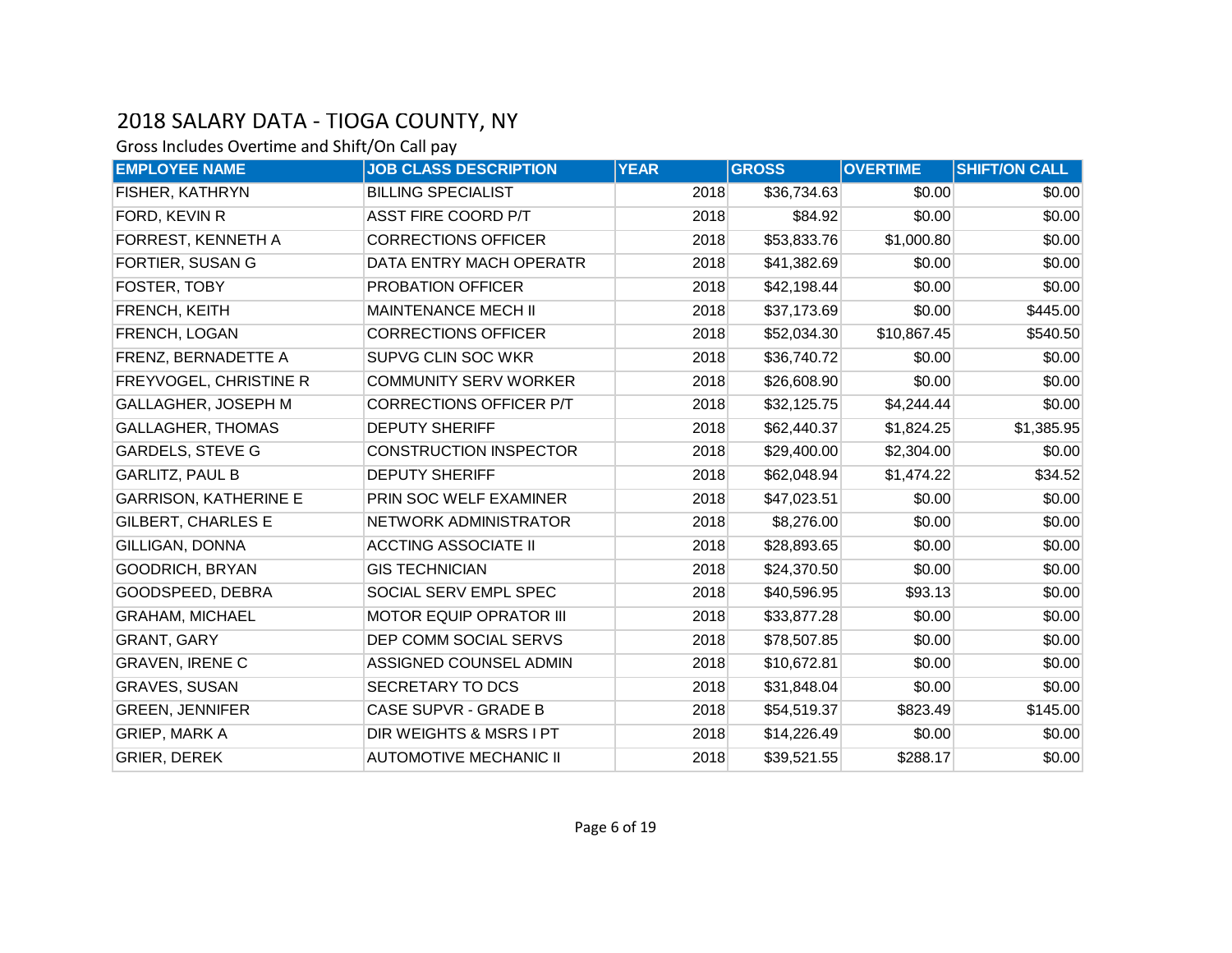| <b>EMPLOYEE NAME</b>    | <b>JOB CLASS DESCRIPTION</b>   | <b>YEAR</b> | <b>GROSS</b> | <b>OVERTIME</b> | <b>SHIFT/ON CALL</b> |
|-------------------------|--------------------------------|-------------|--------------|-----------------|----------------------|
| <b>GRIFFIN, DREW</b>    | SOFTWARE SUPPORT LIAISO        | 2018        | \$53,209.68  | \$0.00          | \$0.00               |
| <b>GRIFFIN, SUELLEN</b> | <b>DEPUTY COUNTY CLERK</b>     | 2018        | \$47,303.90  | \$0.00          | \$0.00               |
| <b>GUNNING, MICHAEL</b> | <b>DEPUTY SHERIFF</b>          | 2018        | \$63,876.24  | \$2,393.86      | \$782.09             |
| <b>GUNTHER, SARAH</b>   | <b>OFFICE SPECIALIST I</b>     | 2018        | \$27,390.16  | \$0.00          | \$0.00               |
| HALL, GREG S            | <b>CORRECTIONS OFFICER</b>     | 2018        | \$80,754.22  | \$23,104.79     | \$0.00               |
| HALL, LILA              | <b>ELECTION WORKER</b>         | 2018        | \$1,330.46   | \$0.00          | \$0.00               |
| HALLETT, RICHARD        | <b>INVESTIGATOR</b>            | 2018        | \$92,104.61  | \$1,453.26      | \$33.52              |
| HAMMOND, GARY J         | <b>COMIS PUBLIC WORKS</b>      | 2018        | \$94,155.35  | \$0.00          | \$0.00               |
| HAND, JERAD             | PUBLIC SAFETY DISPATCHER       | 2018        | \$47,638.27  | \$4,635.33      | \$1,878.20           |
| HARRIS, NATE M          | <b>CORRECTIONS OFFICER</b>     | 2018        | \$49,066.48  | \$2,920.32      | \$1,645.00           |
| HARRIS, SHERRI          | <b>ACCTING ASSOCIATE III</b>   | 2018        | \$41,367.63  | \$0.00          | \$0.00               |
| HARRIS, SONJA           | <b>SR CASEWORKER</b>           | 2018        | \$46,327.58  | \$348.72        | \$0.00               |
| HASKELL, CATHY A        | DEP CLERK TO TC LEGIS          | 2018        | \$46,795.24  | \$0.00          | \$0.00               |
| HASKETT, SUSAN          | <b>INFO SECURITY OFFICER</b>   | 2018        | \$5,147.19   | \$0.00          | \$0.00               |
| <b>HASKINS, DENISE</b>  | <b>OFFICE SPECIALIST I</b>     | 2018        | \$30,713.97  | \$0.00          | \$0.00               |
| HAUPTFLEISCH, TARA      | <b>SR SOC WELFARE EXAMINER</b> | 2018        | \$42,596.15  | \$387.03        | \$0.00               |
| HAWLEY, MAUREEN A       | YOUTH BUREAU DIRECTOR          | 2018        | \$1,207.53   | \$0.00          | \$0.00               |
| HEFFERNAN, CHERYL L     | <b>MOTOR VEHICLE EXAMINER</b>  | 2018        | \$2,599.72   | \$0.00          | \$0.00               |
| HENRY, BRIAN R          | <b>DEPUTY SHERIFF</b>          | 2018        | \$65,854.63  | \$1,336.09      | \$1,733.16           |
| HENRY, NANCY            | CIVIL SERVICE ASSISTANT        | 2018        | \$34,607.26  | \$0.00          | \$0.00               |
| HERBERT, STEPHEN        | <b>SR CASEWORKER</b>           | 2018        | \$45,620.30  | \$350.17        | \$540.00             |
| HEWITT, SUSAN           | SUPVG CERT A&D COUNSEL         | 2018        | \$60,543.64  | \$0.00          | \$0.00               |
| HEYMAN, KIMBERLY        | SOCIAL SERV EMPL SPEC          | 2018        | \$42,682.55  | \$0.00          | \$0.00               |
| HILL, TRACY L           | SOCIAL WELFARE EXAMINER        | 2018        | \$41,600.25  | \$227.44        | \$0.00               |
| <b>HOGAN, MARGARET</b>  | <b>CORRECTIONS OFFICER</b>     | 2018        | \$46,641.36  | \$4,122.74      | \$0.00               |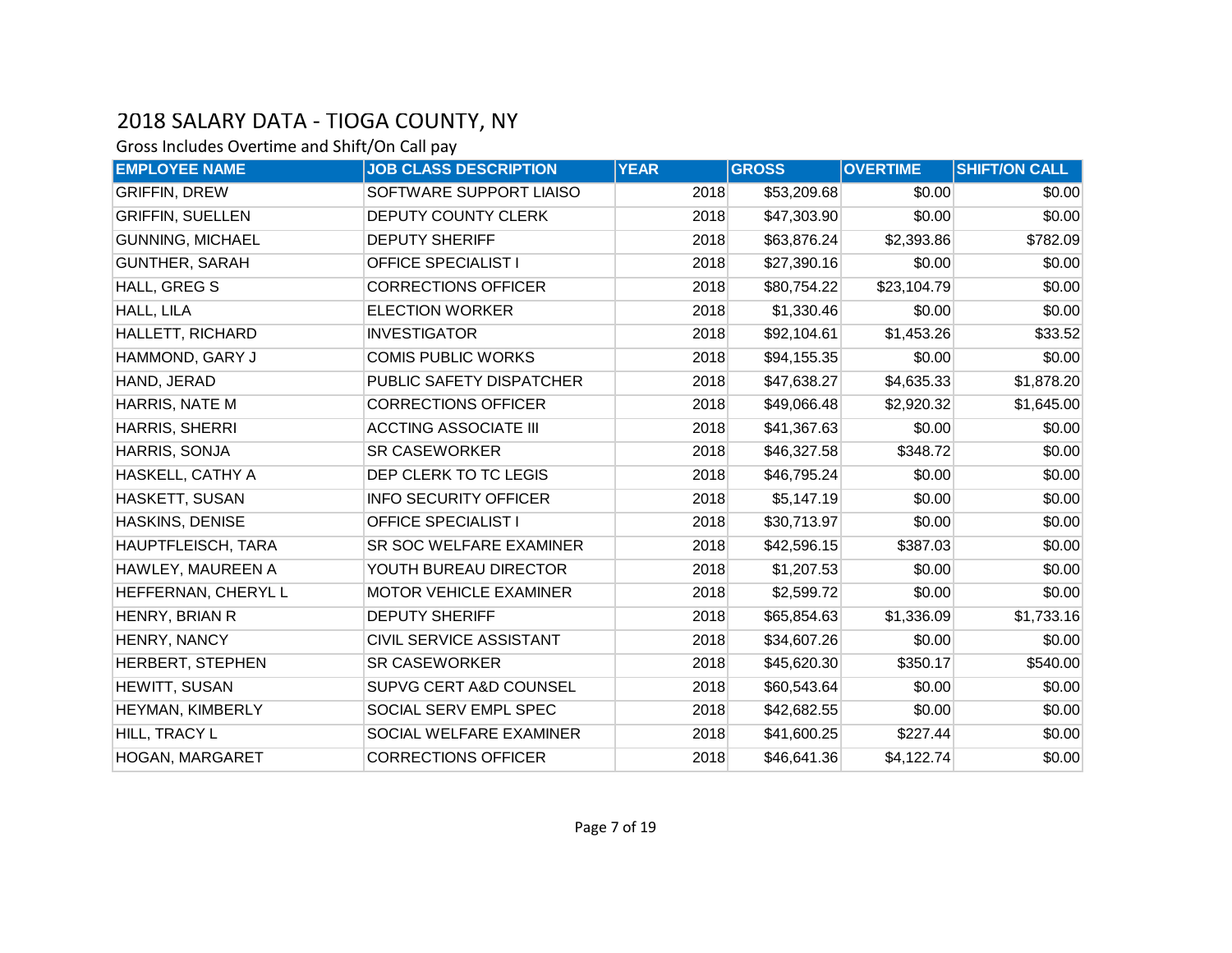| <b>EMPLOYEE NAME</b>    | <b>JOB CLASS DESCRIPTION</b>   | <b>YEAR</b> | <b>GROSS</b> | <b>OVERTIME</b> | <b>SHIFT/ON CALL</b> |
|-------------------------|--------------------------------|-------------|--------------|-----------------|----------------------|
| HOGAN, MARY E           | <b>COMPUTER PGMER (SPEC)</b>   | 2018        | \$55,845.19  | \$0.00          | \$0.00               |
| HOLBROOK, DOREEN        | <b>ACCTING ASSOCIATE III</b>   | 2018        | \$35,193.59  | \$0.00          | \$0.00               |
| HOLLENBECK, EARL        | <b>CORRECTIONS OFFICER</b>     | 2018        | \$66,357.52  | \$12,386.20     | \$148.00             |
| HOLLENBECK, EDDIE       | <b>TIOGA COUNTY LEGISLATOR</b> | 2018        | \$10,743.00  | \$0.00          | \$0.00               |
| <b>HOLLENBECK, RITA</b> | CHIEF ACCOUNTANT               | 2018        | \$86,422.89  | \$0.00          | \$0.00               |
| HOLOCHAK, KYLIE M       | PUBLIC HEALTH EDUCATOR         | 2018        | \$41,832.54  | \$0.00          | \$0.00               |
| HOLT, BRENDA            | <b>OFFICE SPECIALIST I</b>     | 2018        | \$32,133.82  | \$0.00          | \$0.00               |
| HOLTON, JOHN F          | DIR VET SRV AGENCY             | 2018        | \$14,827.38  | \$0.00          | \$0.00               |
| HORAN, JEANETTE         | SR SOC WELFARE EXAMINER        | 2018        | \$39,750.05  | \$65.82         | \$0.00               |
| HORTON, HEATHER         | SOCIAL SERV EMPL SPEC          | 2018        | \$38,967.74  | \$85.50         | \$0.00               |
| <b>HOUZE, HEATHER</b>   | <b>OFFICE SPECIALIST I</b>     | 2018        | \$24,354.92  | \$138.16        | \$0.00               |
| HOWARD, GARY W          | <b>COUNTY SHERIFF</b>          | 2018        | \$82,688.20  | \$0.00          | \$0.00               |
| HUMES, KEVIN            | PARALEGAL                      | 2018        | \$36,634.29  | \$0.00          | \$0.00               |
| HUSEBY, TERIE W         | CO DIR OF REAL PROP SVC        | 2018        | \$61,956.53  | \$0.00          | \$0.00               |
| HUTTLESTON, RICHARD L   | <b>TIOGA COUNTY LEGISLATOR</b> | 2018        | \$11,046.82  | \$0.00          | \$0.00               |
| IANNONE, CINDY A        | <b>CORRECTIONS OFFICER</b>     | 2018        | \$56,104.62  | \$0.00          | \$0.00               |
| <b>IVES, SHAWNA</b>     | SOCIAL WELFARE EXAMINER        | 2018        | \$30,705.48  | \$166.58        | \$0.00               |
| JACKSON, LEONARD L      | DEP SHERIFF P/T                | 2018        | \$16,111.38  | \$0.00          | \$0.00               |
| JACKSON, MICHAEL A      | <b>UNDERSHERIFF</b>            | 2018        | \$81,047.64  | \$0.00          | \$0.00               |
| JARDINE, ELAINE D       | <b>COUNTY PLANNING DIRECTO</b> | 2018        | \$71,436.28  | \$0.00          | \$0.00               |
| JEFFERY, JARED          | <b>MOTOR EQUIP OPERATOR I</b>  | 2018        | \$7,877.36   | \$0.00          | \$0.00               |
| JEWELL, TIMOTHY J       | <b>CAPTAIN-OPERATIONS OFFI</b> | 2018        | \$50,688.99  | \$0.00          | \$0.00               |
| JOBSON, KATIE E         | <b>CORRECTIONS OFFICER P/T</b> | 2018        | \$20,707.47  | \$2,513.93      | \$0.00               |
| JOHNSON, KELLY A        | <b>RECORDING CLERK</b>         | 2018        | \$28,079.29  | \$0.00          | \$0.00               |
| JONES, BILL             | <b>SR PROBATION OFFICER</b>    | 2018        | \$48,706.31  | \$0.00          | \$0.00               |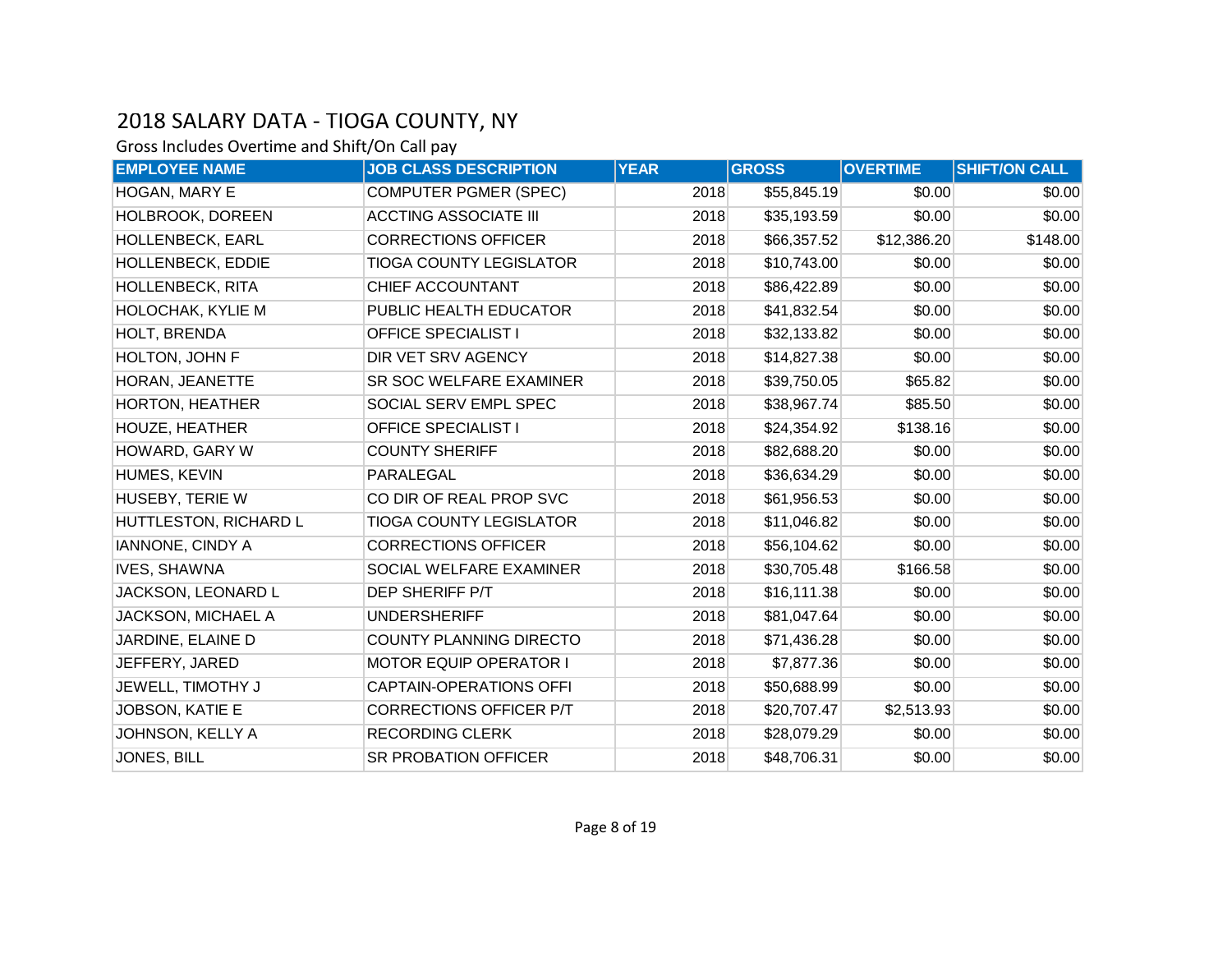| <b>EMPLOYEE NAME</b>      | <b>JOB CLASS DESCRIPTION</b>   | <b>YEAR</b> | <b>GROSS</b> | <b>OVERTIME</b> | <b>SHIFT/ON CALL</b> |
|---------------------------|--------------------------------|-------------|--------------|-----------------|----------------------|
| JONES, JAMES S            | <b>CORRECTIONS OFFICER P/T</b> | 2018        | \$2,403.19   | \$0.00          | \$0.00               |
| JONES, KYRIL              | <b>CORRECTIONS OFFICER</b>     | 2018        | \$38,489.41  | \$2,794.85      | \$0.00               |
| JOYCE, AMY M              | <b>RECORDS MGT CLERK</b>       | 2018        | \$28,450.89  | \$0.00          | \$0.00               |
| KALLIN, CHRISTOPHER L     | COORD CHILD SPPT ENFCMT        | 2018        | \$68,815.50  | \$0.00          | \$0.00               |
| KALLIN, KRISTEN S         | SEC TO DIR OF PROBATION        | 2018        | \$42,047.71  | \$0.00          | \$0.00               |
| KANE, CAREY L             | SOCIAL WELFARE EXAMINER        | 2018        | \$5,464.19   | \$0.00          | \$0.00               |
| KEIL, JUDITH              | COOK P/T                       | 2018        | \$10,929.20  | \$0.00          | \$0.00               |
| KELLEY, KELLY             | SR SOC WELFARE EXAMINER        | 2018        | \$43,757.97  | \$0.00          | \$0.00               |
| <b>KELLY, KERIL</b>       | <b>CORRECTIONS OFFICER</b>     | 2018        | \$43,539.44  | \$8,120.13      | \$0.00               |
| <b>KEMMERY, SHAWN P</b>   | <b>DEPUTY SHERIFF</b>          | 2018        | \$61,536.50  | \$453.65        | \$86.21              |
| KEMP-YAEGER, BRENDA A     | <b>CORRECTIONS OFFICER</b>     | 2018        | \$54,261.84  | \$934.84        | \$594.36             |
| KENVILLE, WILLIAM M       | <b>SAFETY OFFICER</b>          | 2018        | \$27,741.16  | \$0.00          | \$0.00               |
| KIDNEY, TINA              | <b>CORRECTIONS OFFICER</b>     | 2018        | \$58,073.01  | \$1,668.39      | \$0.00               |
| KIECHLE, FREDERICK A      | PROBATION OFFICER              | 2018        | \$42,192.20  | \$0.00          | \$0.00               |
| KIM, CRYSTAL S            | <b>CORRECTIONS OFFICER P/T</b> | 2018        | \$38,414.89  | \$6,065.28      | \$0.00               |
| KIPLING, JULIE L          | SERGEANT-SHERIFF               | 2018        | \$75,617.43  | \$5,465.47      | \$3,805.69           |
| <b>KLETT, ANDREA</b>      | <b>COUNTY CLERK</b>            | 2018        | \$62,763.44  | \$0.00          | \$0.00               |
| KLINE, RYAN               | <b>COUNTY CORONER</b>          | 2018        | \$4,149.90   | \$0.00          | \$0.00               |
| KNAPP, ALBERT             | PUB HEALTH SANITARIAN          | 2018        | \$44,991.97  | \$0.00          | \$4,385.00           |
| KONECNY, MICHELE L        | <b>CORRECTIONS OFFICER</b>     | 2018        | \$51,429.55  | \$0.00          | \$0.00               |
| KOPALEK, TODD M           | SUPERVISING PH SANITARIAN      | 2018        | \$56,874.95  | \$0.00          | \$4,385.00           |
| <b>KORBA, CHRISTOPHER</b> | DIR OF ADMIN SERVICES          | 2018        | \$62,120.59  | \$0.00          | \$0.00               |
| KORBAR, MEDARD            | TECHNICAL FACILITY SUPR        | 2018        | \$47,382.18  | \$315.85        | \$3,220.00           |
| KOVALOVSKY, CAROLA        | SEC TO DIST ATTORNEY           | 2018        | \$36,817.26  | \$0.00          | \$0.00               |
| KROHMALNEY, HEATHER D     | <b>CORRECTIONS OFFICER</b>     | 2018        | \$54,978.00  | \$2,135.06      | \$0.00               |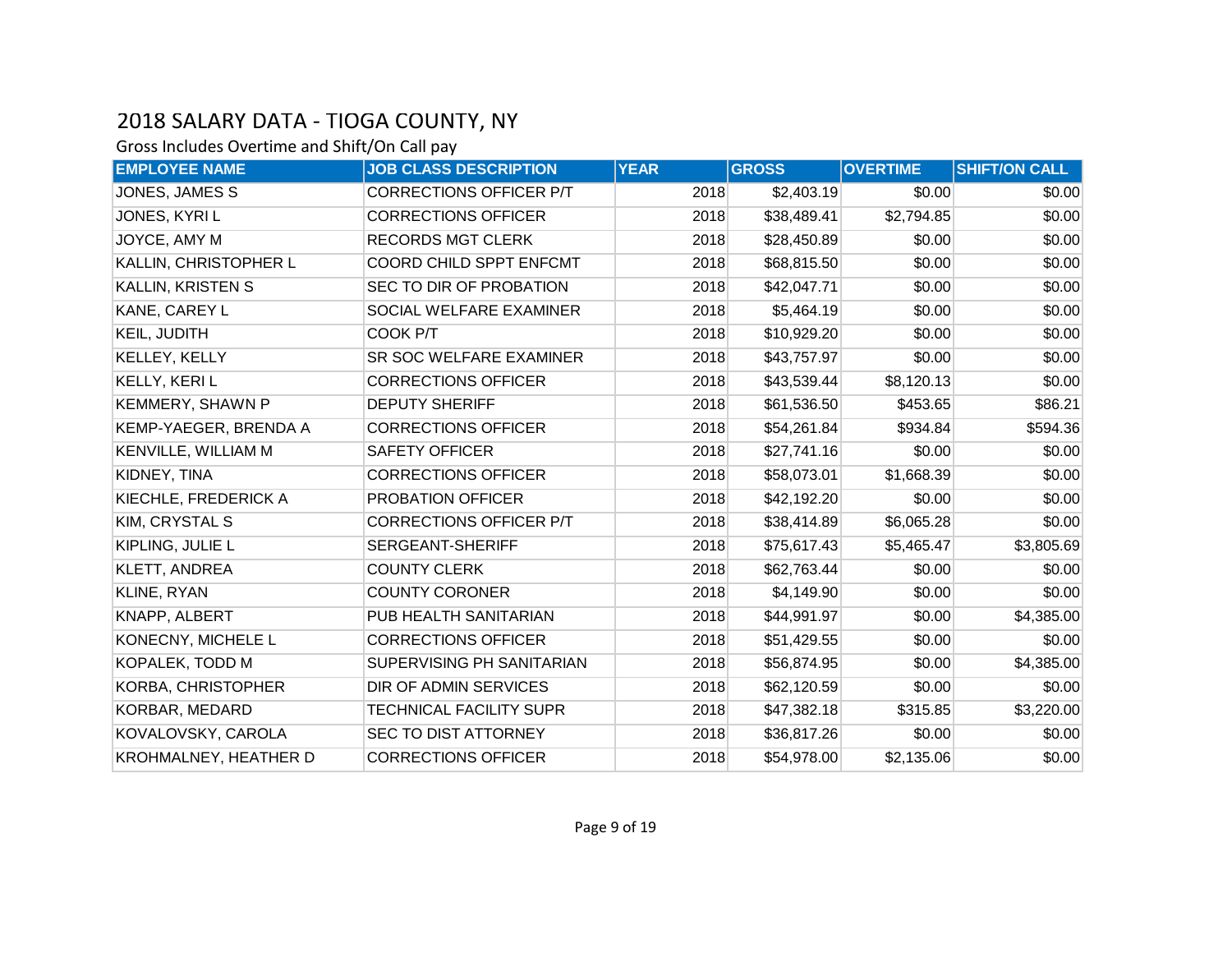| <b>EMPLOYEE NAME</b>           | <b>JOB CLASS DESCRIPTION</b>   | <b>YEAR</b> | <b>GROSS</b> | <b>OVERTIME</b> | <b>SHIFT/ON CALL</b> |
|--------------------------------|--------------------------------|-------------|--------------|-----------------|----------------------|
| <b>KWIATKOWSKI, KRISTINE L</b> | COMIS BOARD OF ELEC            | 2018        | \$41,998.88  | \$0.00          | \$0.00               |
| LACEY, THOMAS                  | <b>CASEWORKER</b>              | 2018        | \$36,967.97  | \$3,246.32      | \$940.00             |
| LAVORE, ASHLEY                 | PROBATION OFFICER              | 2018        | \$8,573.28   | \$0.00          | \$0.00               |
| LAVORE, FRANK P                | SERGEANT-SHERIFF               | 2018        | \$73,573.05  | \$5,061.68      | \$2,001.80           |
| LAVORE, NICHOLAS G             | <b>CORRECTIONS OFFICER</b>     | 2018        | \$3,967.55   | \$0.00          | \$0.00               |
| LAYMAN, BRUCE E                | <b>VOTING MACHINE TECH</b>     | 2018        | \$14,822.57  | \$0.00          | \$0.00               |
| LAYMAN, VERA                   | DEP COMM OF ELEC BOARD         | 2018        | \$34,008.54  | \$0.00          | \$0.00               |
| LEE, JESSICA N                 | SOCIAL WELFARE EXAMINER        | 2018        | \$20,225.97  | \$0.00          | \$0.00               |
| <b>LEONARD, NANCY</b>          | <b>CLERK (SEASONAL)</b>        | 2018        | \$8,087.44   | \$0.00          | \$0.00               |
| LEWIS, ALYSIA A                | EARLY INTER SERV COORD         | 2018        | \$21,635.00  | \$0.00          | \$0.00               |
| LEWIS, NEIL J                  | <b>COUNTY CORONER</b>          | 2018        | \$1,499.91   | \$0.00          | \$0.00               |
| LISKE, DENISE B                | <b>SOC SVCS INVESTIGATOR</b>   | 2018        | \$39,849.42  | \$0.00          | \$0.00               |
| LITTLE, CLIFFORD R             | <b>DEPUTY SHERIFF</b>          | 2018        | \$61,291.66  | \$496.77        | \$69.97              |
| LITTLE, LAURA S                | <b>CASE SUPVR - GRADE B</b>    | 2018        | \$55,798.83  | \$354.64        | \$60.00              |
| LONGO, RYAN                    | <b>DEPUTY SHERIFF</b>          | 2018        | \$65,664.69  | \$5,730.69      | \$1,772.04           |
| LOPICCOLO, MICHAEL F           | CORRECTIONS OFFICER P/T        | 2018        | \$35,496.57  | \$3,361.73      | \$0.00               |
| LOUNSBURY, TINA M              | SR CASEWORKER/RN               | 2018        | \$63,018.56  | \$241.57        | \$0.00               |
| LOVELL, JESSICA L              | REG PROF NURSE P/T             | 2018        | \$21,915.32  | \$0.00          | \$0.00               |
| LUCE, CRYSTAL                  | <b>OFFICE SPECIALIST II</b>    | 2018        | \$31,700.61  | \$0.00          | \$0.00               |
| LURCOCK, DARCY M               | PROBATION OFFICER              | 2018        | \$39,351.86  | \$0.00          | \$0.00               |
| LUTHER, CAROL P                | <b>ACCT CLERK - TYPIST P/T</b> | 2018        | \$11,156.08  | \$0.00          | \$0.00               |
| MACNAUGHTON, JOYLYNN           | <b>SR CASEWORKER</b>           | 2018        | \$47,959.38  | \$1,967.02      | \$1,200.00           |
| MADISON, GARRETT L             | <b>DEPUTY SHERIFF</b>          | 2018        | \$18,573.60  | \$0.00          | \$0.00               |
| MALEC, MARYANNE                | <b>CASEWORKER</b>              | 2018        | \$48,845.05  | \$846.00        | \$0.00               |
| MALLERY, JUDITH L              | PUBLIC SAFETY DISPATCHER       | 2018        | \$46,503.42  | \$2,826.23      | \$65.85              |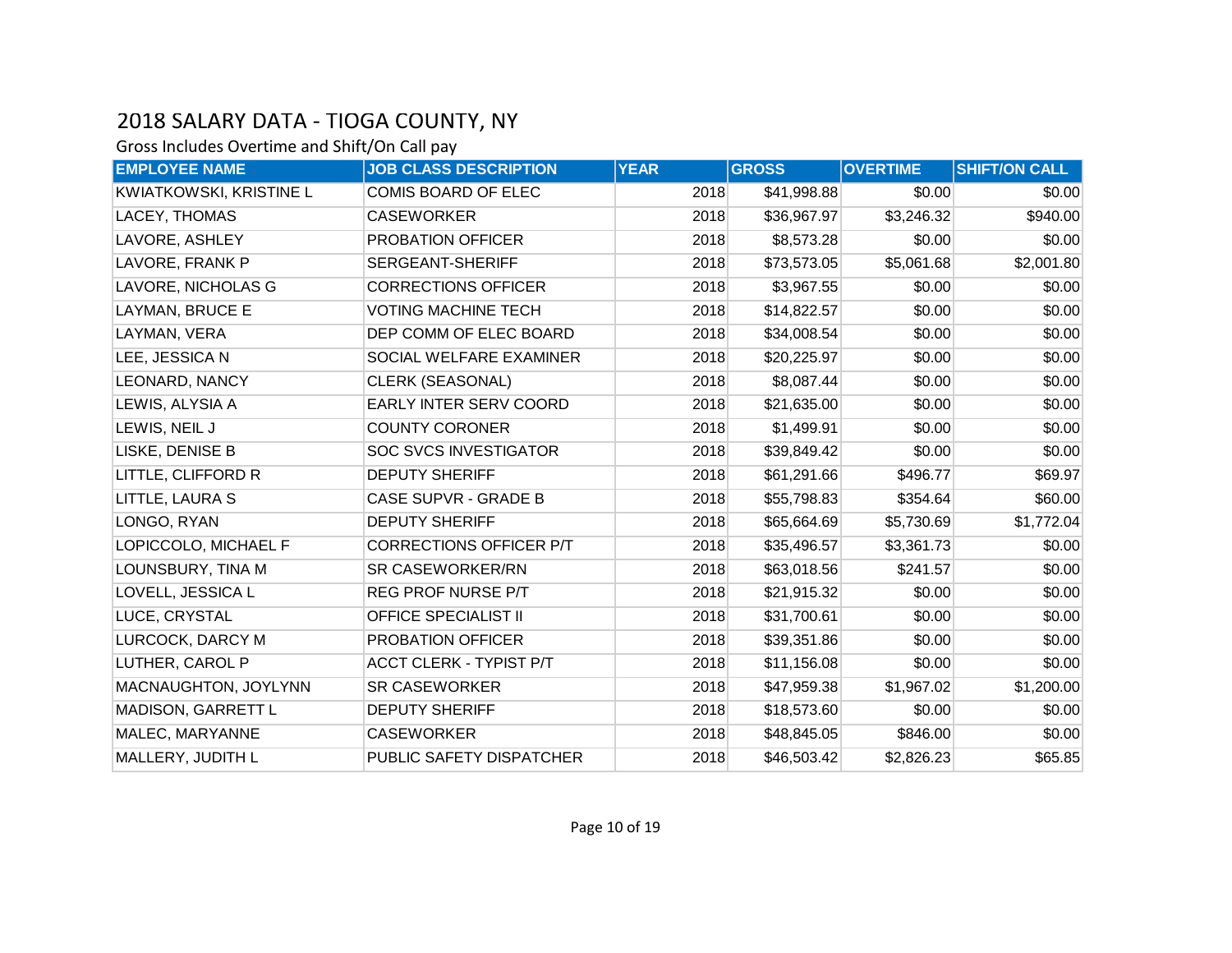| <b>EMPLOYEE NAME</b>       | <b>JOB CLASS DESCRIPTION</b>   | <b>YEAR</b> | <b>GROSS</b> | <b>OVERTIME</b> | <b>SHIFT/ON CALL</b> |
|----------------------------|--------------------------------|-------------|--------------|-----------------|----------------------|
| MALONE, BETH               | SOCIAL WELFARE EXAMINER        | 2018        | \$28,602.40  | \$0.00          | \$0.00               |
| MANCINI, CHERYL A          | <b>1ST ASST DIST ATTORNEY</b>  | 2018        | \$74,582.67  | \$0.00          | \$0.00               |
| MANCINI, VINCENT M         | <b>CORRECTIONS OFFICER P/T</b> | 2018        | \$21,398.62  | \$2,866.90      | \$0.00               |
| MARCOCCI, DAVID            | MAINTENANCE MECH III           | 2018        | \$41,794.50  | \$0.00          | \$0.00               |
| MAREAN, ERIN               | <b>CLINICAL SOCIAL WORKER</b>  | 2018        | \$54,675.76  | \$0.00          | \$0.00               |
| <b>MARSH, BRYAN R</b>      | <b>CORRECTIONS OFFICER</b>     | 2018        | \$46,887.00  | \$3,622.88      | \$745.50             |
| MARSH, JORDAN R            | EARLY INTER SERV COORD         | 2018        | \$20,076.77  | \$0.00          | \$0.00               |
| <b>MARSH, NATHANIEL</b>    | <b>CORRECTIONS LIEUTENANT</b>  | 2018        | \$65,772.57  | \$517.84        | \$0.00               |
| <b>MARTIN, KIRK O</b>      | <b>DISTRICT ATTORNEY</b>       | 2018        | \$192,940.64 | \$0.00          | \$0.00               |
| MASTRO, NANCY E            | MAIL CLERK P/T                 | 2018        | \$10,564.10  | \$0.00          | \$0.00               |
| MATTISON-CORNEBY, CAMILLE  | SEC TO PERSONNEL OFF           | 2018        | \$33,375.45  | \$0.00          | \$0.00               |
| MCCAFFERTY, LISA           | PUBLIC HEALTH DIRECTOR         | 2018        | \$84,095.43  | \$0.00          | \$0.00               |
| MCCALL, SHERI              | <b>EMPLOYMENT CTR SUPERVR</b>  | 2018        | \$54,506.56  | \$0.00          | \$0.00               |
| MCCANN, DENIS              | DIR OF ADMIN SERVICES          | 2018        | \$71,889.18  | \$0.00          | \$0.00               |
| MCCARTY, ROBIN D           | PUBLIC SAFETY DISPATCHER       | 2018        | \$3,306.40   | \$0.00          | \$0.00               |
| MCCORMICK, BARBARA         | <b>CONFIDENTIAL ASSISTANT</b>  | 2018        | \$48,069.49  | \$0.00          | \$0.00               |
| MCFADDEN, JAMES P          | <b>COUNTY TREASURER</b>        | 2018        | \$67,648.47  | \$0.00          | \$0.00               |
| MCKEE, MARY E              | SOCIAL SERV EMPL SPEC          | 2018        | \$46,277.36  | \$0.00          | \$0.00               |
| MEDINA, SUSAN              | DEP DIR OF PUB HEALTH          | 2018        | \$66,148.09  | \$0.00          | \$0.00               |
| MEDOVICH, CODY J           | <b>CORRECTIONS OFFICER</b>     | 2018        | \$9,358.20   | \$0.00          | \$0.00               |
| <b>MERTENS, NICHOLAS V</b> | <b>DEPUTY SHERIFF</b>          | 2018        | \$54,881.88  | \$3,074.68      | \$2,171.94           |
| MIDDAUGH, MICHAEL F        | <b>VETERAN'S SERVICE OFF</b>   | 2018        | \$33,870.38  | \$0.00          | \$0.00               |
| MILLER, MARY H             | <b>ACCTING ASSOCIATE II</b>    | 2018        | \$2,161.00   | \$0.00          | \$0.00               |
| MILLER, MELANIE            | SUPVG PUB HEALTH NURSE         | 2018        | \$60,758.58  | \$0.00          | \$0.00               |
| MILLER, TODD               | <b>1ST ASST PUB DEFENDER</b>   | 2018        | \$42,491.95  | \$0.00          | \$0.00               |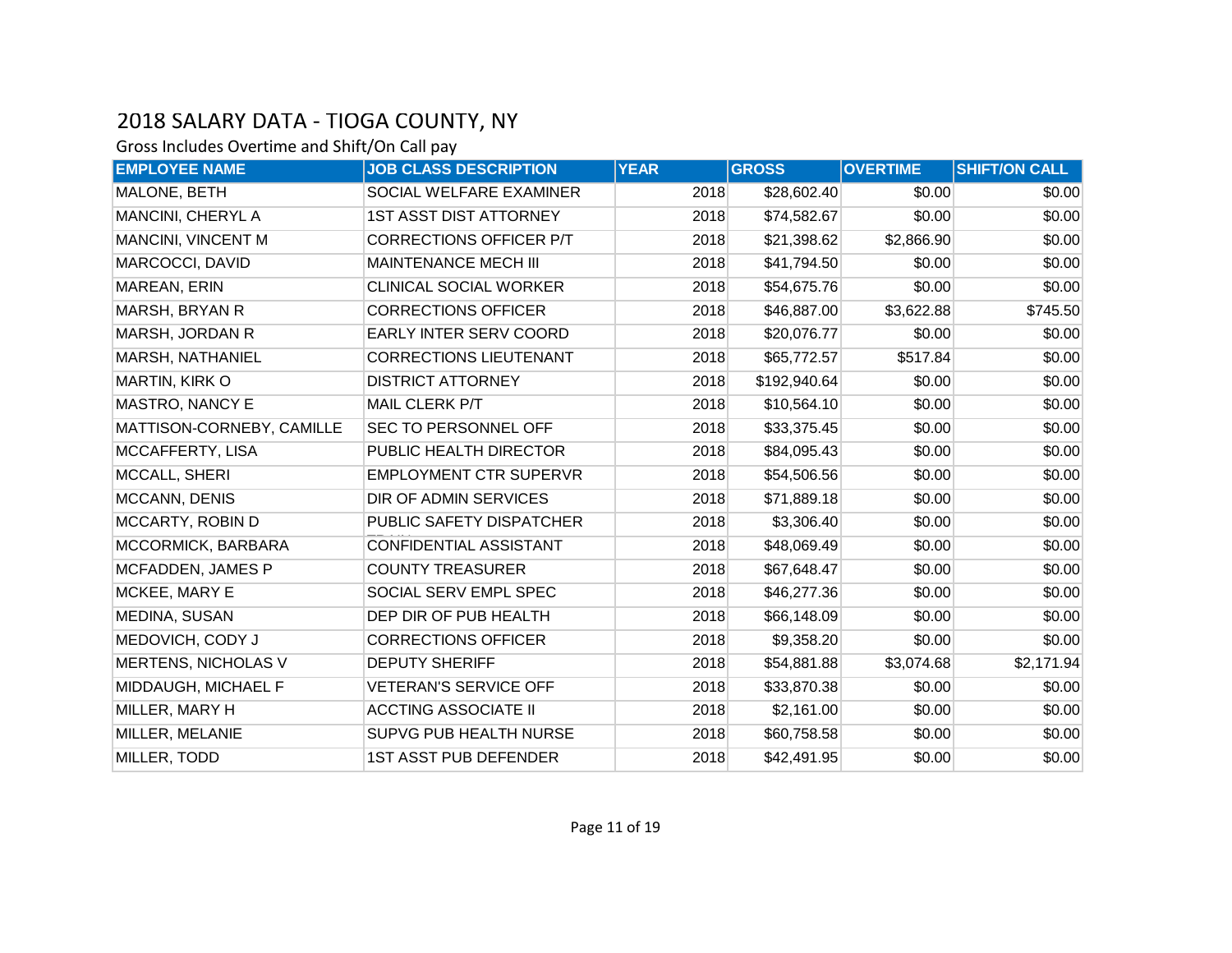| <b>EMPLOYEE NAME</b>    | <b>JOB CLASS DESCRIPTION</b>   | <b>YEAR</b> | <b>GROSS</b> | <b>OVERTIME</b> | <b>SHIFT/ON CALL</b> |
|-------------------------|--------------------------------|-------------|--------------|-----------------|----------------------|
| MINER, LAURIE           | <b>CASEWORKER</b>              | 2018        | \$43,740.16  | \$943.34        | \$595.00             |
| MOBILIO, MICHAEL D      | <b>CORRECTIONS OFFICER</b>     | 2018        | \$36,755.41  | \$1,840.59      | \$0.00               |
| MONELL, TRACY S         | <b>TIOGA COUNTY LEGISLATOR</b> | 2018        | \$11,112.45  | \$0.00          | \$0.00               |
| MOORE, SARAH J          | <b>SR CASEWORKER</b>           | 2018        | \$52,286.68  | \$6,247.77      | \$1,535.00           |
| MOREHART, FREEDOM H     | <b>CASEWORKER</b>              | 2018        | \$7,548.53   | \$0.00          | \$0.00               |
| MORGAN, DEAN            | <b>CODE ENFORCE OFFICER</b>    | 2018        | \$678.98     | \$0.00          | \$0.00               |
| <b>MORGAN, LORI</b>     | DIR OF COMMUNITY SERV          | 2018        | \$89,288.74  | \$0.00          | \$0.00               |
| MORLEY, JOSHUA          | MAINTENANCE MECH II            | 2018        | \$40,803.21  | \$266.13        | \$155.00             |
| MORLEY, ROBERT L        | MAIL CLERK P/T                 | 2018        | \$5,179.24   | \$0.00          | \$0.00               |
| <b>MORRIS, JESSICA</b>  | SOCIAL WELFARE EXAMINER        | 2018        | \$32,299.92  | \$85.36         | \$0.00               |
| MOSS, JAREN M           | CORRECTIONS OFFICER P/T        | 2018        | \$22,786.59  | \$3,247.55      | \$0.00               |
| <b>MOULTON, WAYNE T</b> | <b>SR INVESTIGATOR</b>         | 2018        | \$76,121.80  | \$0.00          | \$3,741.37           |
| MULLEN, DENNIS M        | <b>TIOGA COUNTY LEGISLATOR</b> | 2018        | \$10,743.00  | \$0.00          | \$0.00               |
| MURPHY, LAURAN          | <b>CASE SUPVR - GRADE B</b>    | 2018        | \$51,631.60  | \$675.68        | \$0.00               |
| <b>MURRAY, THOMAS</b>   | <b>MAINTENANCE MECH II</b>     | 2018        | \$40,851.49  | \$0.00          | \$2,455.00           |
| MYERS, ELIZABETH        | DIRECTOR OF SOCIAL SERVICES    | 2018        | \$65,970.35  | \$0.00          | \$0.00               |
| MYERS, LINDA M          | <b>COMMUNITY SERV WORKER</b>   | 2018        | \$36,605.19  | \$0.00          | \$0.00               |
| NALEPA, SHAWN J         | <b>INVESTIGATOR</b>            | 2018        | \$74,941.28  | \$3,152.10      | \$35.67              |
| <b>NELSON, JANIS R</b>  | <b>RECORDING CLERK</b>         | 2018        | \$28,439.72  | \$0.00          | \$0.00               |
| NOLAN, EUGENE J         | COOK P/T                       | 2018        | \$12,893.44  | \$0.00          | \$0.00               |
| NORRIS, JOHN            | <b>CASEWORKER</b>              | 2018        | \$47,996.92  | \$385.36        | \$0.00               |
| NORTHUP, KAREN          | SOCIAL WELFARE EXAMINER        | 2018        | \$30,892.42  | \$0.00          | \$0.00               |
| OKRASINSKI, FRANCIS R   | COUNTY FIRE COORD P/T          | 2018        | \$235.38     | \$0.00          | \$0.00               |
| OLIN, MARGARETA C       | <b>DEPUTY CO TREASURER</b>     | 2018        | \$53,382.53  | \$0.00          | \$0.00               |
| O'ROURKE, BETHANY B     | PERSONNEL OFFICER              | 2018        | \$87,597.88  | \$0.00          | \$0.00               |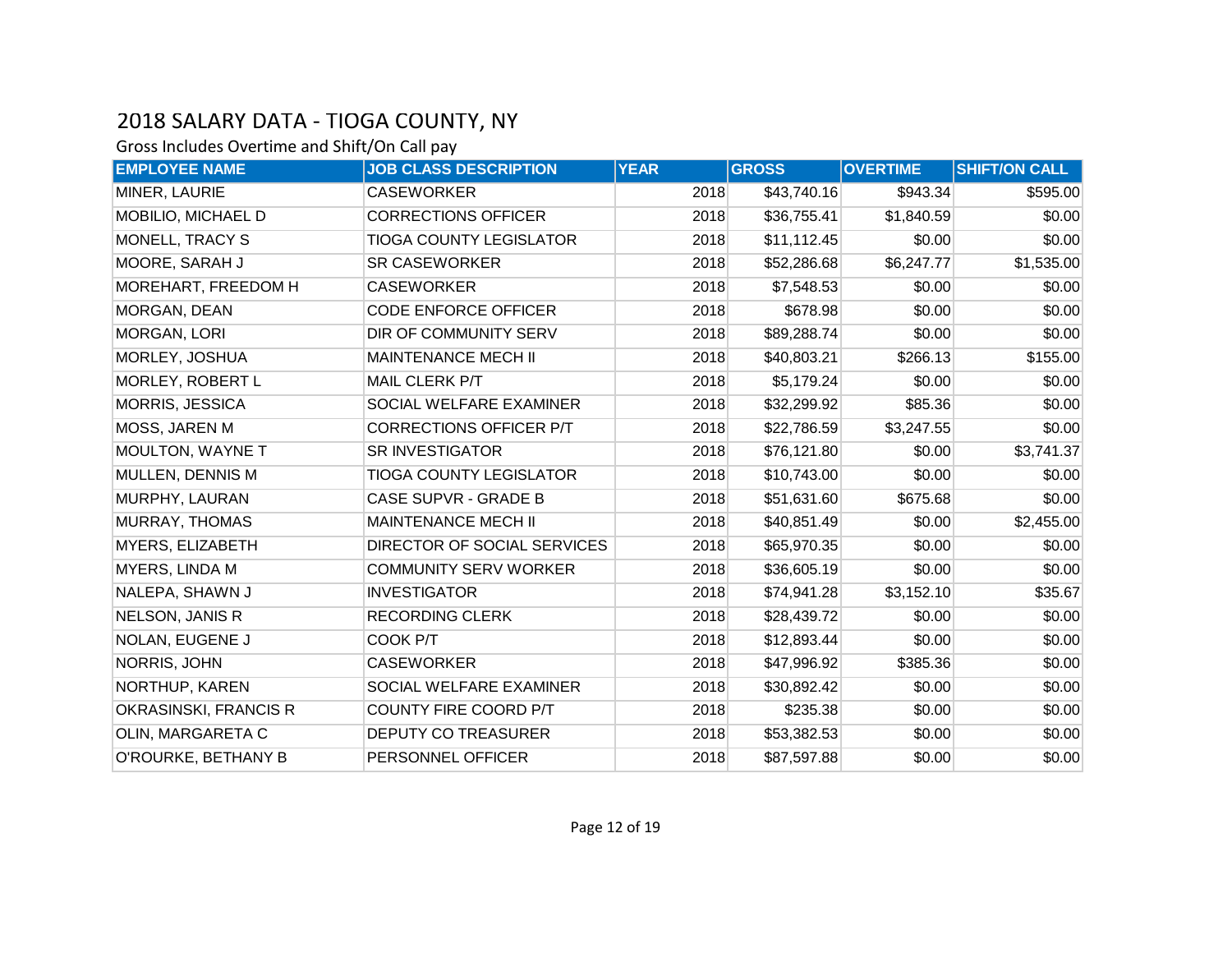| <b>EMPLOYEE NAME</b>  | <b>JOB CLASS DESCRIPTION</b>  | <b>YEAR</b> | <b>GROSS</b> | <b>OVERTIME</b> | <b>SHIFT/ON CALL</b> |
|-----------------------|-------------------------------|-------------|--------------|-----------------|----------------------|
| OSTRANDER, WILLIAM A  | <b>GIS MANAGER</b>            | 2018        | \$54,438.27  | \$0.00          | \$0.00               |
| PACK, JESSICA K       | PROBATION OFFICER             | 2018        | \$43,561.56  | \$0.00          | \$0.00               |
| PALANZA, ROBERT A     | MOTOR VEHICLE EXAMINER P/T    | 2018        | \$3,539.91   | \$0.00          | \$0.00               |
| PALINOSKY, STEVEN B   | <b>OFFICE SPECIALIST III</b>  | 2018        | \$34,370.69  | \$0.00          | \$0.00               |
| PALLADINO, RACHEL     | <b>CASEWORKER</b>             | 2018        | \$48,714.10  | \$4,879.67      | \$1,795.00           |
| PALOMBIZIO, TRACY     | <b>SR CLIN SOC WKR</b>        | 2018        | \$57,719.87  | \$0.00          | \$0.00               |
| PELELLA, PALMER       | 2ND ASST DIST ATTORNEY        | 2018        | \$48,846.63  | \$0.00          | \$0.00               |
| PERDUE, GAIL          | <b>EXECUTIVE SECRETARY</b>    | 2018        | \$45,426.87  | \$0.00          | \$0.00               |
| PERKINS, RICHARD      | DEP COMM OF PUBLIC WRKS       | 2018        | \$71,660.97  | \$0.00          | \$0.00               |
| PHILLIPS, AMBER J     | SOCIAL WELFARE EXAMINER       | 2018        | \$30,914.18  | \$252.83        | \$0.00               |
| PIANOSI, MARIETTA E   | <b>ACCTING ASSOCIATE II</b>   | 2018        | \$28,079.29  | \$0.00          | \$0.00               |
| PLACE, KIMBERLY       | SOCIAL WELFARE EXAMINER       | 2018        | \$33,810.37  | \$0.00          | \$0.00               |
| PLEW, TYLER F         | <b>CORRECTIONS OFFICER</b>    | 2018        | \$25,208.74  | \$1,948.87      | \$98.50              |
| POFF, AMY E           | <b>BENEFITS MANAGER</b>       | 2018        | \$53,663.21  | \$0.00          | \$0.00               |
| POPPERT, BERNADETTE   | <b>CASEWORKER</b>             | 2018        | \$52,093.39  | \$6,197.19      | \$2,105.00           |
| POST, CHAD A          | SR PROBATION OFFICER          | 2018        | \$44,734.94  | \$0.00          | \$0.00               |
| POTTER, AMY           | PAYROLL SUPERVISOR            | 2018        | \$42,888.40  | \$0.00          | \$0.00               |
| POTTER, MARISSA       | <b>CLERK (SEASONAL)</b>       | 2018        | \$7,125.00   | \$0.00          | \$0.00               |
| PRATT, ELLEN          | <b>MATERIALS RECOVERY MGR</b> | 2018        | \$54,019.46  | \$0.00          | \$0.00               |
| PRICE, EMILY C        | <b>VOTING MACHINE TECH</b>    | 2018        | \$29,073.70  | \$0.00          | \$0.00               |
| QUICK, LYNN A         | <b>ACCTING ASSOCIATE II</b>   | 2018        | \$28,079.30  | \$0.00          | \$0.00               |
| REESE, JACQUELINE M   | SOCIAL WELFARE EXAMINER       | 2018        | \$31,020.11  | \$349.76        | \$0.00               |
| <b>RESUE, MICHELE</b> | <b>CASE SUPVR - GRADE B</b>   | 2018        | \$49,909.04  | \$27.36         | \$45.00              |
| REYNOLDS, STACY       | SEC TO PUB DEFENDER PT        | 2018        | \$10,719.22  | \$0.00          | \$0.00               |
| RHODES, PAUL C        | DEP SHERIFF P/T               | 2018        | \$1,061.64   | \$0.00          | \$0.00               |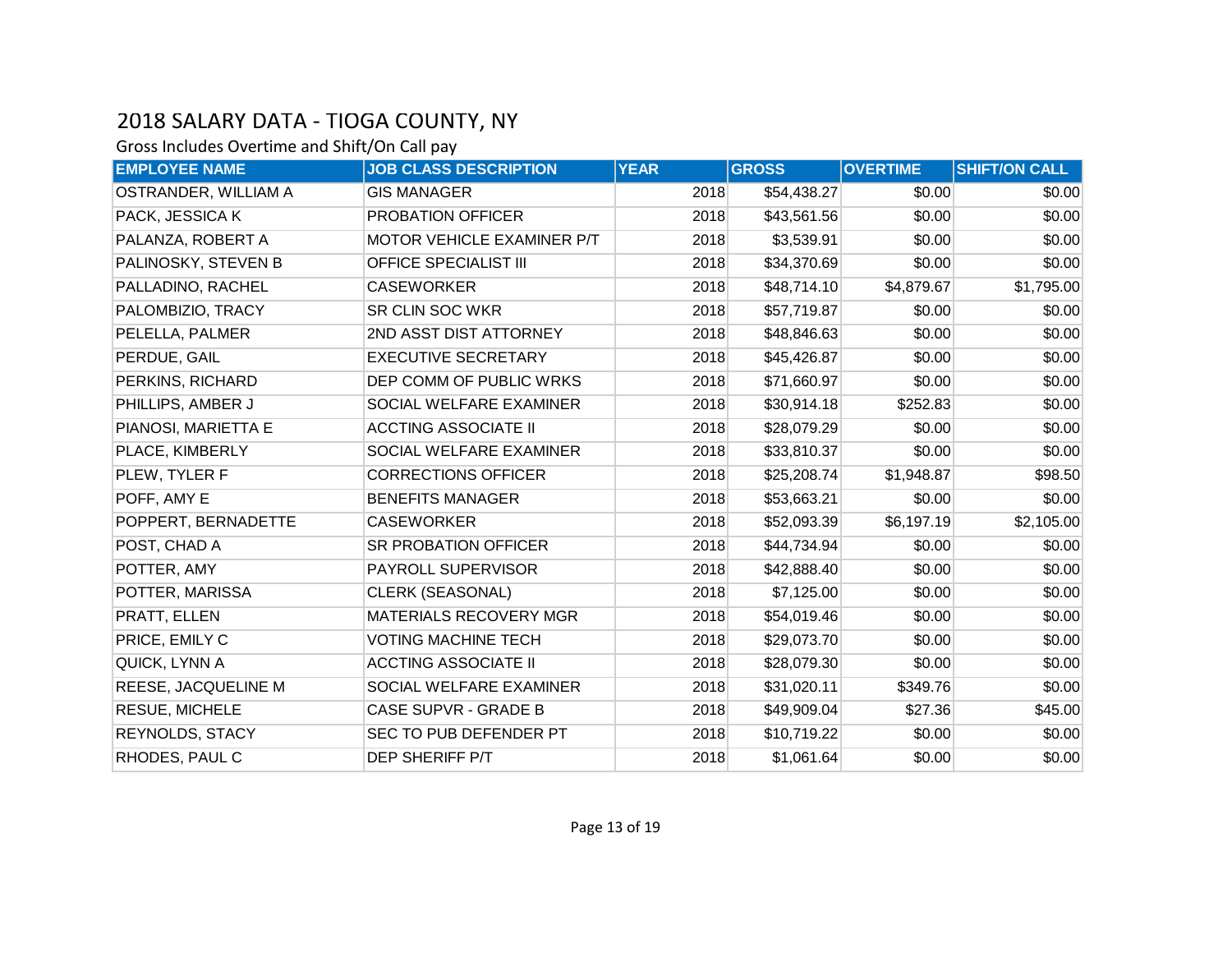| <b>EMPLOYEE NAME</b>     | <b>JOB CLASS DESCRIPTION</b>   | <b>YEAR</b> | <b>GROSS</b> | <b>OVERTIME</b> | <b>SHIFT/ON CALL</b> |
|--------------------------|--------------------------------|-------------|--------------|-----------------|----------------------|
| RICE, GREGORY E          | <b>CORRECTIONS OFFICER</b>     | 2018        | \$54,389.36  | \$1,506.90      | \$49.50              |
| RICHARDS, ARRAH          | PAYROLL CLERK TYPIST           | 2018        | \$35,526.18  | \$0.00          | \$0.00               |
| RIGOLI, BRITTANY J       | SR CLIN SOC WKR                | 2018        | \$17,789.62  | \$0.00          | \$0.00               |
| RILEY, BARBARA L         | SR PROBATION OFFICER           | 2018        | \$47,011.04  | \$0.00          | \$0.00               |
| ROBERTS, ANGELA M        | <b>CASEWORKER</b>              | 2018        | \$45,540.11  | \$2,782.34      | \$925.00             |
| ROBERTS, JOAN M          | <b>TYPIST PT</b>               | 2018        | \$2,026.40   | \$0.00          | \$0.00               |
| ROBERTS, MICHAEL         | <b>TIOGA COUNTY LEGISLATOR</b> | 2018        | \$10,743.00  | \$0.00          | \$0.00               |
| ROBERTS, SHARON L        | SR CLIN SOC WKR                | 2018        | \$26,396.40  | \$0.00          | \$0.00               |
| <b>ROBERTS, VINCENT</b>  | <b>MECHANIC / WORKING SUPR</b> | 2018        | \$50,874.54  | \$0.00          | \$0.00               |
| <b>ROBINS, MICHELE I</b> | SOCIAL WELFARE EXAMINER        | 2018        | \$24,956.48  | \$0.00          | \$0.00               |
| ROBSON-CROMER, MARCIA    | SR CLIN SOC WKR                | 2018        | \$36,864.15  | \$0.00          | \$0.00               |
| ROCKWELL, BRYAN K        | <b>WORKING SUPERVISOR</b>      | 2018        | \$44,111.89  | \$11,117.92     | \$0.00               |
| ROCKWELL, DIANE          | <b>SEC TO SHERIFF</b>          | 2018        | \$65,243.95  | \$0.00          | \$0.00               |
| RODRIGUEZ, KELLY         | SOCIAL WELFARE EXAMINER        | 2018        | \$15,282.54  | \$0.00          | \$0.00               |
| ROOT, CHARLES            | WELF MNGMT SYST COORD          | 2018        | \$43,837.99  | \$0.00          | \$0.00               |
| <b>ROOT, CHRISTIAN</b>   | <b>1ST ASST CO ATTORNEY</b>    | 2018        | \$90,965.85  | \$0.00          | \$0.00               |
| ROSENBERGER, TERI        | PROB SUPERVISOR                | 2018        | \$57,495.52  | \$0.00          | \$0.00               |
| ROSSI, ANDREA            | SOCIAL WELFARE EXAMINER        | 2018        | \$30,395.99  | \$66.69         | \$0.00               |
| ROSSI, MICHAEL           | <b>HEAVY EQUIP OPERATOR I</b>  | 2018        | \$36,539.43  | \$817.85        | \$0.00               |
| ROUGHT, LINDA D          | <b>CORRECTIONS OFFICER</b>     | 2018        | \$22,427.31  | \$1,910.19      | \$0.00               |
| ROUNSEVILLE, SHELLY L    | <b>OFFICE SPECIALIST I</b>     | 2018        | \$3,671.36   | \$0.00          | \$0.00               |
| RUSSELL, ANDREW C        | <b>CORRECTIONS OFFICER</b>     | 2018        | \$47,144.32  | \$2,432.94      | \$0.00               |
| RUSSELL, DAVID J         | <b>CORRECTIONS OFFICER</b>     | 2018        | \$66,200.69  | \$11,629.63     | \$0.00               |
| RYDER, WILLETTA M        | MOTOR VEHICLE EXAMINER P/T     | 2018        | \$16,503.69  | \$0.00          | \$0.00               |
| SADDLEMIRE, SANDRA       | DEP COMM OF ELEC BOARD         | 2018        | \$5,909.74   | \$0.00          | \$0.00               |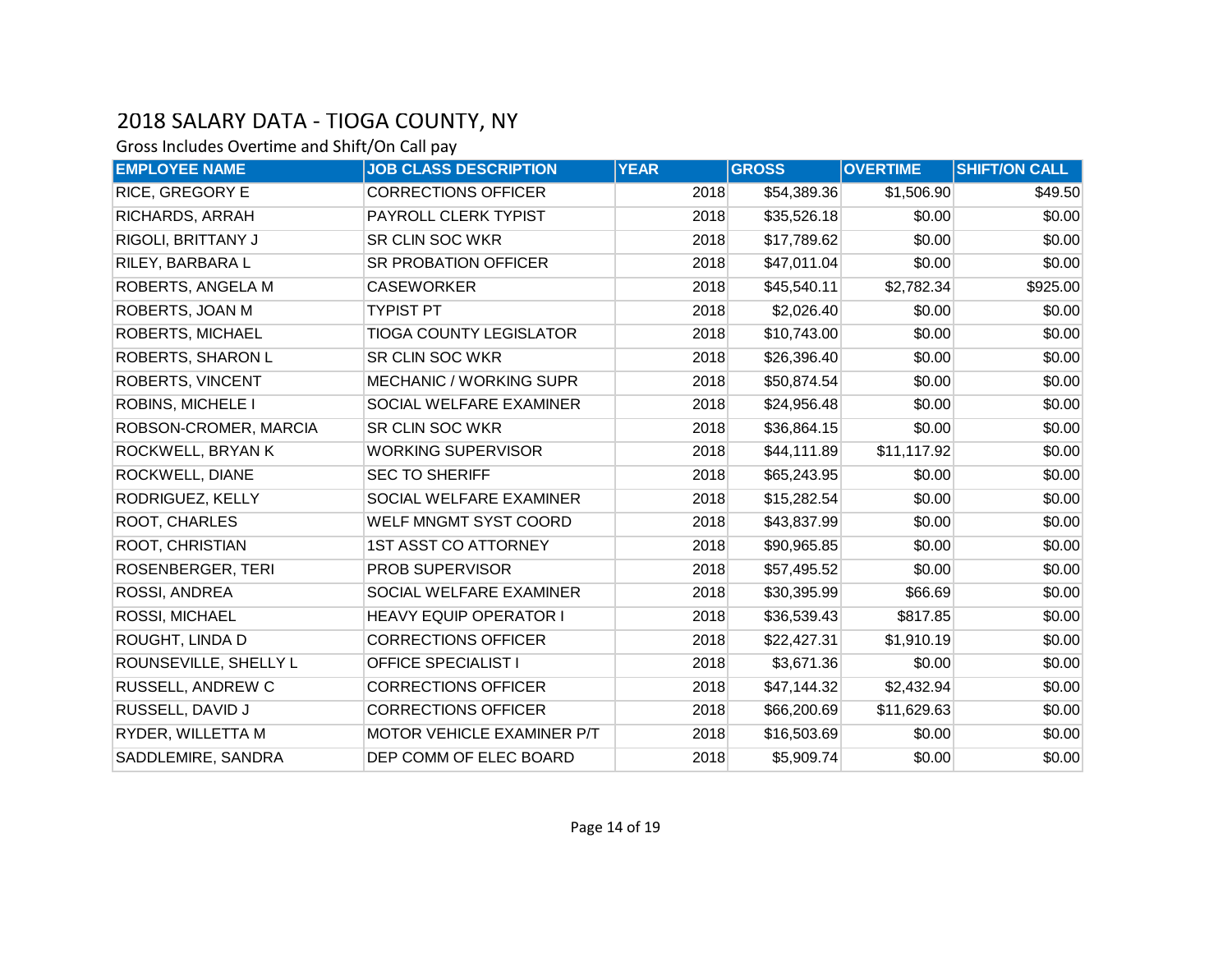| <b>EMPLOYEE NAME</b>    | <b>JOB CLASS DESCRIPTION</b>  | <b>YEAR</b> | <b>GROSS</b> | <b>OVERTIME</b> | <b>SHIFT/ON CALL</b> |
|-------------------------|-------------------------------|-------------|--------------|-----------------|----------------------|
| SAMPEY, JODI            | SUPVG CLIN SOC WKR            | 2018        | \$67,113.92  | \$0.00          | \$350.00             |
| SAMPSON, LINDA          | SEC TO ECON DEV & PLAN        | 2018        | \$37,876.65  | \$0.00          | \$0.00               |
| SANDERS, JAMAAL O       | <b>CORRECTIONS OFFICER</b>    | 2018        | \$56,749.41  | \$3,570.95      | \$245.50             |
| SARACENO, TERESA        | DEPUTY DIR OF ECON DEV        | 2018        | \$64,783.80  | \$0.00          | \$0.00               |
| SARNICOLA, JOHN E       | <b>DENTIST</b>                | 2018        | \$38,956.38  | \$0.00          | \$0.00               |
| SAUERBREY, MARTHA C     | <b>CHAIR CO LEGISLATURE</b>   | 2018        | \$34,589.23  | \$0.00          | \$0.00               |
| SAWICKI, CHRISTINE M    | <b>CLINICAL SOCIAL WORKER</b> | 2018        | \$54,675.76  | \$0.00          | \$0.00               |
| SAXTON, KANDI           | <b>CASEWORKER</b>             | 2018        | \$48,224.40  | \$950.93        | \$540.00             |
| <b>SCHERRER, DANIEL</b> | PUB HEALTH SANITARIAN         | 2018        | \$42,817.02  | \$0.00          | \$4,400.00           |
| SCHMIDT, TIMOTHY M      | <b>INVESTIGATOR</b>           | 2018        | \$76,757.40  | \$7,321.33      | \$4,190.27           |
| SCHOONOVER, DAVID E     | <b>DEPUTY SHERIFF</b>         | 2018        | \$73,334.63  | \$13,040.96     | \$1,998.65           |
| <b>SCHREINER, ROY J</b> | <b>CORRECTIONS OFFICER</b>    | 2018        | \$59,143.39  | \$1,893.96      | \$0.00               |
| SCHULTZE, PETER J       | <b>CONSTRUCTION INSPECTOR</b> | 2018        | \$29,887.50  | \$4,462.50      | \$0.00               |
| SCHUMACHER, LISA        | <b>OFFICE SPECIALIST I</b>    | 2018        | \$30,334.47  | \$0.00          | \$0.00               |
| SCOTT, SHERYL A         | <b>ACCTING ASSOCIATE I</b>    | 2018        | \$26,608.90  | \$0.00          | \$0.00               |
| <b>SEARLES, KATIE</b>   | <b>OFFICE SPECIALIST III</b>  | 2018        | \$38,626.22  | \$0.00          | \$0.00               |
| SEDORE, EMMA            | <b>HISTORIAN P/T</b>          | 2018        | \$4,521.51   | \$0.00          | \$0.00               |
| SHATTUCK, ERIN          | <b>SR CASEWORKER</b>          | 2018        | \$36,907.21  | \$4,278.70      | \$1,195.00           |
| SHEPARDSON, JEFFREY     | <b>AUTOMOTIVE STOCK CLERK</b> | 2018        | \$40,647.87  | \$0.00          | \$0.00               |
| SHOLLENBERGER, SEAN D   | <b>CORRECTIONS OFFICER</b>    | 2018        | \$66,471.78  | \$9,312.51      | \$0.00               |
| SHRAUGER, WILLIAM       | <b>MAINTENANCE MECH III</b>   | 2018        | \$38,616.59  | \$54.90         | \$55.00              |
| SHULER, MARGARET M      | PUBLIC HEALTH NURSE P/T       | 2018        | \$28,345.91  | \$0.00          | \$0.00               |
| SHUMWAY, TODD D         | HIGHWAY WORKER SEASONAL       | 2018        | \$17,095.83  | \$533.65        | \$0.00               |
| SIANG, KADEN            | <b>DEPUTY SHERIFF</b>         | 2018        | \$69,257.74  | \$8,911.82      | \$2,201.42           |
| SIFEN, KRISTI M         | <b>CORRECTIONS OFFICER</b>    | 2018        | \$56,327.76  | \$3,586.71      | \$0.00               |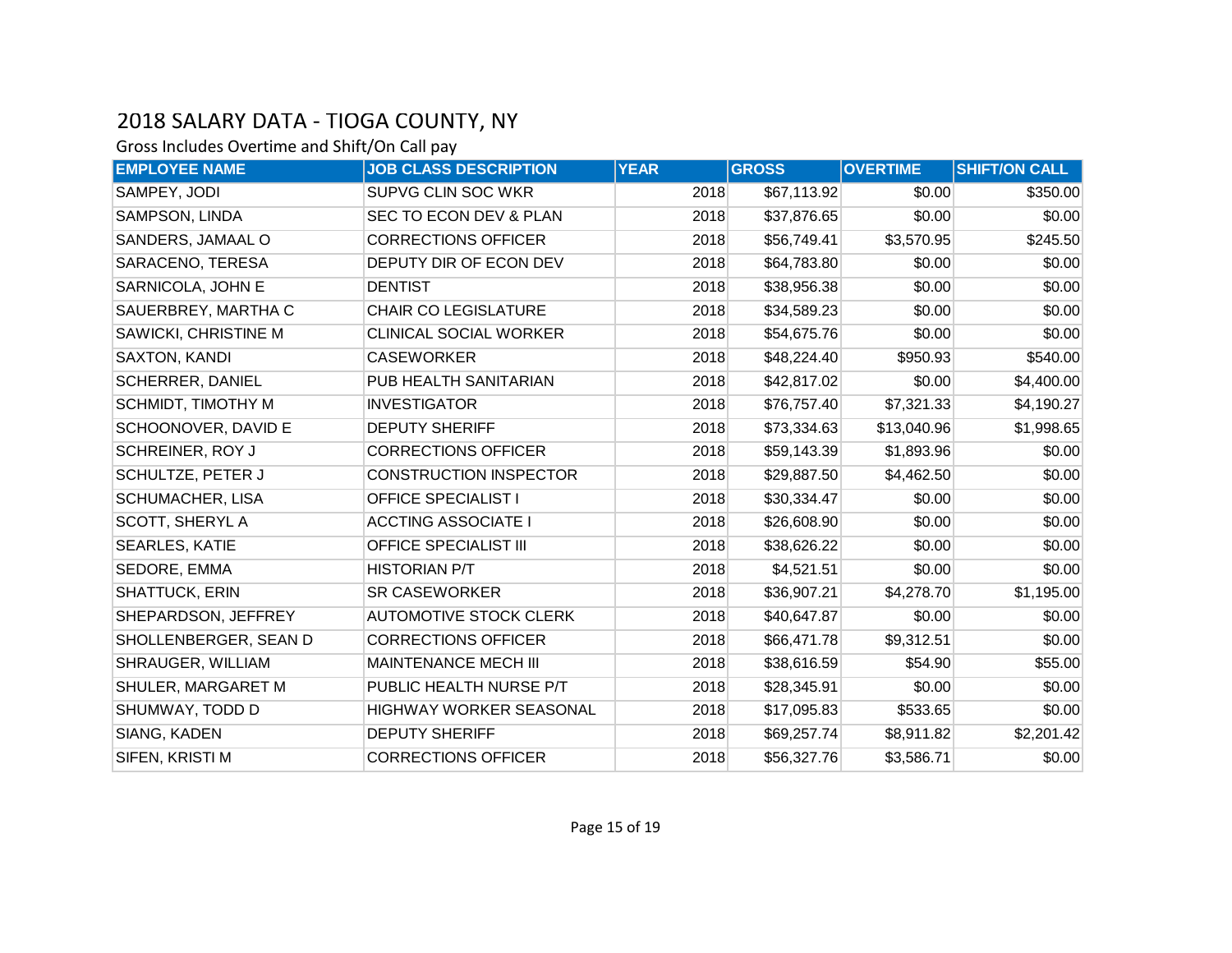| <b>EMPLOYEE NAME</b>         | <b>JOB CLASS DESCRIPTION</b>   | <b>YEAR</b> | <b>GROSS</b> | <b>OVERTIME</b> | <b>SHIFT/ON CALL</b> |
|------------------------------|--------------------------------|-------------|--------------|-----------------|----------------------|
| SIGNS, KAREN                 | <b>ACCTING ASSOCIATE III</b>   | 2018        | \$27,243.91  | \$0.00          | \$0.00               |
| SILVANIC, ERIC               | <b>CASEWORKER</b>              | 2018        | \$9,658.44   | \$0.00          | \$0.00               |
| SILVESTRI, CHRISTINA         | <b>RECORDS MGT OFFICER</b>     | 2018        | \$35,160.81  | \$0.00          | \$0.00               |
| SIMMONS, MICHAEL S           | DEP DIR EMERG PREPARED         | 2018        | \$58,066.85  | \$0.00          | \$0.00               |
| SINGLETON, LARRY             | ASST FIRE COORD P/T            | 2018        | \$84.92      | \$0.00          | \$0.00               |
| SISENSTEIN, JUNE             | <b>EXECUTIVE SECRETARY</b>     | 2018        | \$41,323.97  | \$0.00          | \$0.00               |
| SLOCUM, JEAN M               | <b>OFFICE SPECIALIST II</b>    | 2018        | \$36,014.25  | \$0.00          | \$0.00               |
| SNAPP, CARLTON D             | <b>SIGN MAINTENANCE WORKER</b> | 2018        | \$46,693.22  | \$0.00          | \$0.00               |
| SOPER, TRICIA                | <b>CASEWORKER</b>              | 2018        | \$20,926.62  | \$0.00          | \$0.00               |
| SPALLONE, ROBERT A           | <b>DEPUTY SHERIFF</b>          | 2018        | \$62,211.88  | \$783.77        | \$35.51              |
| SPANGENBURG, DENNIS K        | <b>CORRECTIONS SERGEANT</b>    | 2018        | \$60,442.70  | \$3,791.60      | \$0.00               |
| SPANGENBURG, KEITH           | <b>CORRECTIONS OFFICER</b>     | 2018        | \$53,904.33  | \$7,210.38      | \$561.00             |
| STANDINGER, WILLIAM H        | <b>TIOGA COUNTY LEGISLATOR</b> | 2018        | \$11,717.32  | \$0.00          | \$0.00               |
| STANTON, HEATHER E           | PROBATION OFFICER              | 2018        | \$43,151.46  | \$0.00          | \$0.00               |
| STEPHENS, DIANE              | <b>SEC TO CO ATTORNEY</b>      | 2018        | \$42,145.92  | \$0.00          | \$0.00               |
| STOUGHTON, DOREEN M          | <b>RECORDING CLERK</b>         | 2018        | \$39,338.16  | \$0.00          | \$0.00               |
| STRUBLE, ELIZABETH           | PUBLIC SAFETY DISPATCHER       | 2018        | \$45,511.47  | \$1,410.77      | \$1,519.40           |
| STUBECKI, DEBORA             | <b>ACCT CLERK - TYPIST P/T</b> | 2018        | \$10,823.62  | \$0.00          | \$0.00               |
| SULLIVAN, LORETTA            | <b>TIOGA COUNTY LEGISLATOR</b> | 2018        | \$10,743.00  | \$0.00          | \$0.00               |
| TATICH, ROBERT               | <b>CORRECTIONS OFFICER</b>     | 2018        | \$60,296.05  | \$14,173.24     | \$0.00               |
| TEED, ANITA T                | SUPPORT INVESTIGATOR           | 2018        | \$45,394.10  | \$0.00          | \$0.00               |
| <b>TERENZI, ROSE</b>         | <b>ACCTING ASSOCIATE I</b>     | 2018        | \$26,969.10  | \$0.00          | \$0.00               |
| <b>TESLEV-KLETT, VIOLETA</b> | <b>CLINICAL SOCIAL WORKER</b>  | 2018        | \$59,342.60  | \$931.82        | \$3,735.00           |
| THAYER, CHARLES              | <b>HEAVY EQUIP OPERATOR I</b>  | 2018        | \$43,470.96  | \$2,186.13      | \$0.00               |
| THOMPSON, NATALIE            | DIR EMPLOY & TRANS SUPP        | 2018        | \$65,854.42  | \$0.00          | \$0.00               |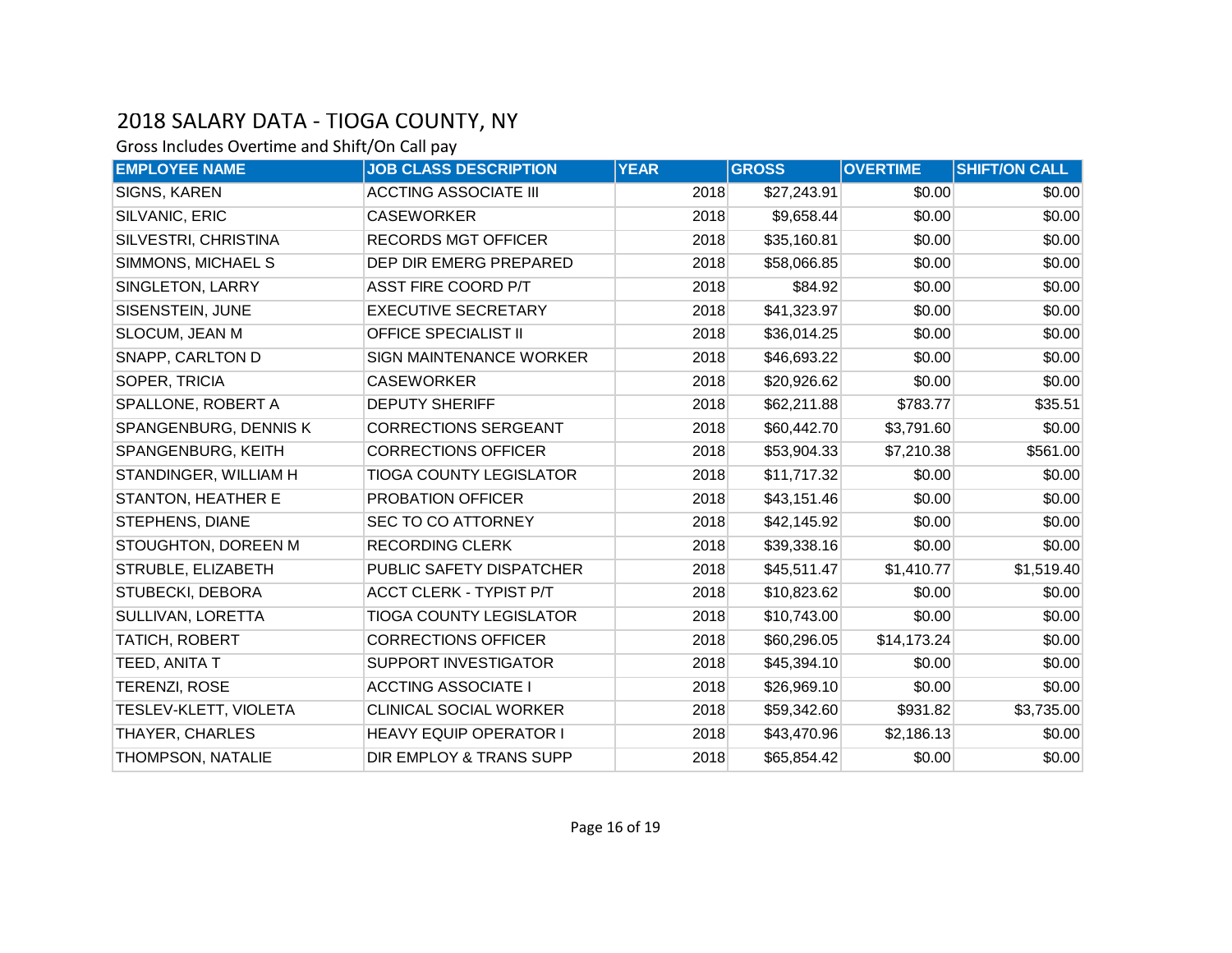| <b>EMPLOYEE NAME</b>     | <b>JOB CLASS DESCRIPTION</b>   | <b>YEAR</b> | <b>GROSS</b> | <b>OVERTIME</b> | <b>SHIFT/ON CALL</b> |
|--------------------------|--------------------------------|-------------|--------------|-----------------|----------------------|
| TIEFENTHALER, DYLAN J    | <b>DEPUTY SHERIFF</b>          | 2018        | \$65,840.06  | \$9,427.90      | \$2,241.70           |
| TIFFANY, JEFFREY A       | COOK/MANAGER                   | 2018        | \$57,159.28  | \$0.00          | \$0.00               |
| TIFFANY, SARAH           | <b>CASEWORKER</b>              | 2018        | \$46,414.14  | \$2,220.01      | \$735.00             |
| TINGLEY, RUTH            | SOCIAL WELFARE EXAMINER        | 2018        | \$34,478.28  | \$356.40        | \$0.00               |
| TINNEY, LEEANN           | DIR OF ECON DEV & PLAN         | 2018        | \$77,885.15  | \$0.00          | \$0.00               |
| <b>TIRINATO, CARRIE</b>  | <b>CLINICAL SOCIAL WORKER</b>  | 2018        | \$60,557.85  | \$1,052.08      | \$4,830.00           |
| TITUS, CHRISTOPHER       | <b>CASEWORKER</b>              | 2018        | \$47,363.42  | \$3,731.60      | \$1,430.00           |
| TOOMBS, BERNADETTE       | COMIS BOARD OF ELEC            | 2018        | \$41,998.88  | \$0.00          | \$0.00               |
| TORREY, EMERY J          | SUPPORT INVESTIGATOR           | 2018        | \$31,435.85  | \$0.00          | \$0.00               |
| TOWNSEND, MARI           | <b>ASST PUBLIC DEFENDER</b>    | 2018        | \$65,819.31  | \$0.00          | \$0.00               |
| TRIPICCO, ANDREW D       | <b>DEPUTY SHERIFF</b>          | 2018        | \$52,044.95  | \$3,496.32      | \$1,371.69           |
| TRIPICCO, EVAN J         | <b>DEPUTY SHERIFF</b>          | 2018        | \$70,760.21  | \$17,025.64     | \$2,281.67           |
| <b>TRIPICCO, MICHELE</b> | <b>CIVIL LAW CLERK</b>         | 2018        | \$28,448.82  | \$0.00          | \$0.00               |
| TRUESDAIL, VERONICA S    | COOK P/T                       | 2018        | \$1,439.00   | \$0.00          | \$0.00               |
| UPDYKE, DENNIS S         | <b>CORRECTIONS OFFICER</b>     | 2018        | \$46,065.43  | \$3,389.81      | \$157.00             |
| VANDEMARK, JAMES T       | <b>MAINTENANCE MECH I</b>      | 2018        | \$36,891.67  | \$24.86         | \$1,955.00           |
| VANDEMARK, VALERIE M     | <b>MOTOR VEHICLE EXAMINER</b>  | 2018        | \$28,832.92  | \$0.00          | \$0.00               |
| VANDERPOEL, RICKY        | <b>MOTOR EQUIP OPERATOR II</b> | 2018        | \$40,577.77  | \$3,979.69      | \$0.00               |
| VANWERT, JOHN H          | 2ND ASST CO ATTORNEY           | 2018        | \$80,348.90  | \$0.00          | \$0.00               |
| <b>VOUGHT, ROBERT M</b>  | <b>CORRECTIONS OFFICER</b>     | 2018        | \$19,131.79  | \$0.00          | \$0.00               |
| <b>VROMAN, HEATHER</b>   | <b>COMM HEALTH PROG</b>        | 2018        | \$52,863.65  | \$0.00          | \$0.00               |
| WALBURN, JR, ROGER D     | HIGHWAY WORKER SEASONAL        | 2018        | \$4,145.98   | \$26.48         | \$0.00               |
| WALKER, LEANNE E         | <b>CASEWORKER</b>              | 2018        | \$43,338.22  | \$1,767.51      | \$885.00             |
| WARD, KATHLEEN M         | SOCIAL WELFARE EXAMINER        | 2018        | \$5,776.74   | \$0.00          | \$0.00               |
| WARD, KIMBERLY J         | <b>CIVIL MANAGER</b>           | 2018        | \$48,583.27  | \$0.00          | \$0.00               |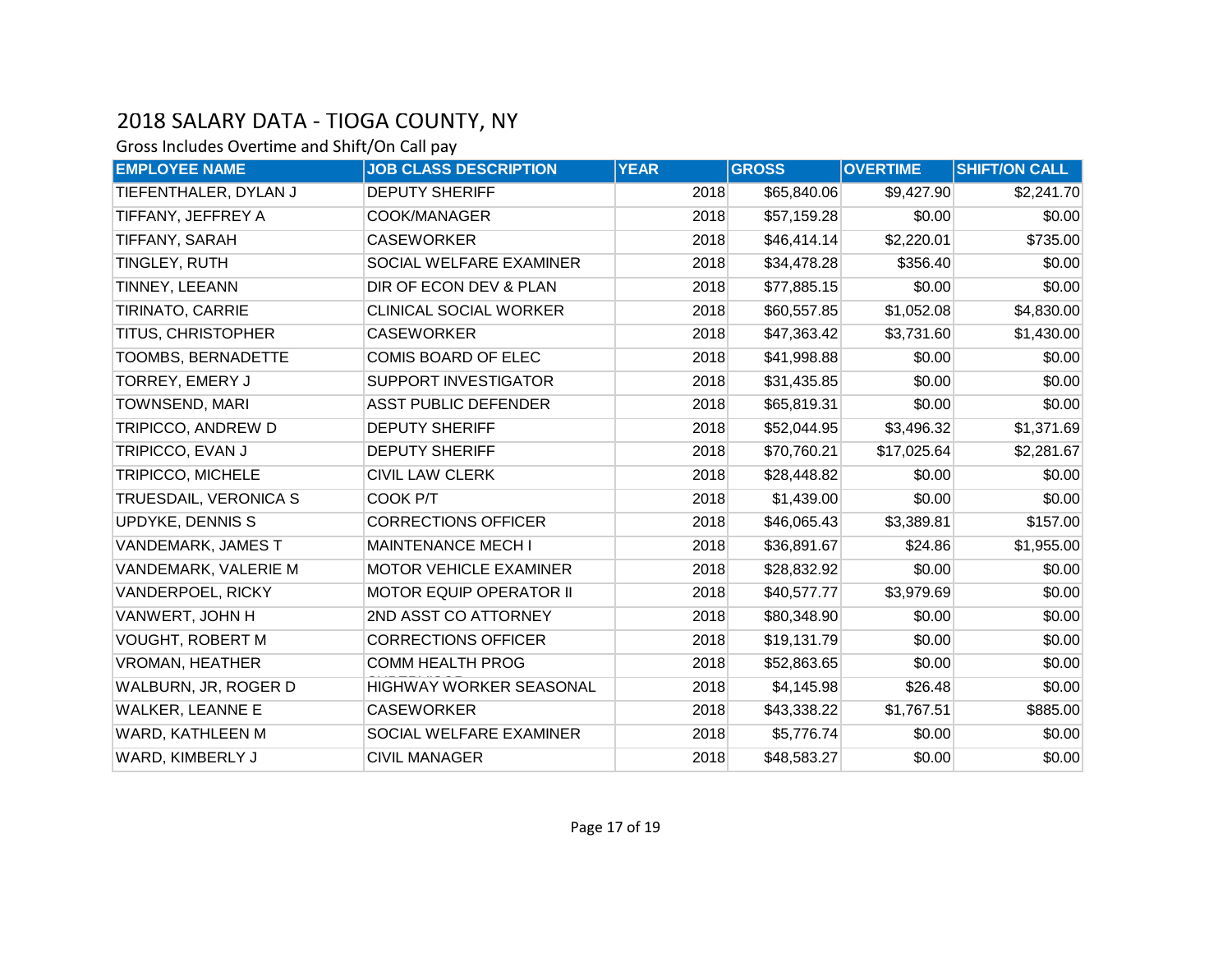| <b>EMPLOYEE NAME</b>      | <b>JOB CLASS DESCRIPTION</b>   | <b>YEAR</b> | <b>GROSS</b> | <b>OVERTIME</b> | <b>SHIFT/ON CALL</b> |
|---------------------------|--------------------------------|-------------|--------------|-----------------|----------------------|
| WARD, PENELOPE L          | <b>ACCTING ASSOCIATE II</b>    | 2018        | \$28,967.16  | \$0.00          | \$0.00               |
| WARD, WILLIAM             | <b>MOTOR EQUIP OPERATOR II</b> | 2018        | \$1,463.76   | \$0.00          | \$0.00               |
| WARFLE, EMILY S           | PUBLIC HEALTH EDUCATOR         | 2018        | \$41,832.54  | \$0.00          | \$0.00               |
| WARNER, SAMUEL D          | <b>CORRECTIONS OFFICER</b>     | 2018        | \$41,332.56  | \$7,176.14      | \$0.00               |
| WASKO, STEVEN             | <b>CORRECTIONS OFFICER</b>     | 2018        | \$43,416.13  | \$3,034.73      | \$0.00               |
| WATERMAN, BRIAN           | <b>HEAVY EQUIP OPRATOR III</b> | 2018        | \$43,454.99  | \$1,783.95      | \$0.00               |
| <b>WEBSTER, SAMANTHA</b>  | <b>SUPPORT INVESTIGATOR</b>    | 2018        | \$35,705.22  | \$0.00          | \$0.00               |
| WEED, MEGAN A             | <b>COMMUNITY SERV WORKER</b>   | 2018        | \$26,765.15  | \$0.00          | \$0.00               |
| <b>WERNER, DENISE</b>     | <b>OFFICE SPECIALIST II</b>    | 2018        | \$27,754.71  | \$0.00          | \$0.00               |
| <b>WERTMAN, MARILYN</b>   | SEC TO PUB HEALTH DIR          | 2018        | \$34,057.15  | \$0.00          | \$0.00               |
| <b>WESTON, DALE N</b>     | <b>TIOGA COUNTY LEGISLATOR</b> | 2018        | \$11,922.44  | \$0.00          | \$0.00               |
| WHIPPLE, JULIE A          | PRIN SOC WELF EXAMINER         | 2018        | \$53,518.93  | \$560.67        | \$0.00               |
| WHITE, BRIAN              | <b>MOTOR EQUIP OPRATOR III</b> | 2018        | \$37,720.42  | \$280.14        | \$0.00               |
| WHITE, WILLIAM            | SERGEANT-SHERIFF               | 2018        | \$69,746.71  | \$3,139.18      | \$1,359.07           |
| WHITMORE, CORRINE J       | <b>SOC SVCS INVESTIGATOR</b>   | 2018        | \$31,981.74  | \$0.00          | \$0.00               |
| WHITNEY, TEDESSA M        | <b>CLINICAL SOCIAL WORKER</b>  | 2018        | \$54,675.76  | \$0.00          | \$0.00               |
| WILDING, CHRISTINA M      | PUBLIC SAFETY DISPATCHER       | 2018        | \$43,778.43  | \$1,496.00      | \$1,600.00           |
| WILLIAMS, JANEILLE F      | <b>CLINICAL SOCIAL WORKER</b>  | 2018        | \$10,519.70  | \$0.00          | \$0.00               |
| WILLIAMS, JESSICA A       | <b>CORRECTIONS SERGEANT</b>    | 2018        | \$65,680.60  | \$3,765.27      | \$0.00               |
| <b>WILLIAMS, ROBERT P</b> | <b>COUNTY CORONER</b>          | 2018        | \$30,550.90  | \$0.00          | \$0.00               |
| <b>WILSON, BRANDIL</b>    | OFFICE SPEC I (SEASONAL)       | 2018        | \$2,711.80   | \$0.00          | \$0.00               |
| WOODBURN, BRITTANY K      | ECONOMIC DEV SPECIALIST        | 2018        | \$47,817.03  | \$0.00          | \$0.00               |
| WORDEN, JOANNE C          | <b>ELECTION WORKER</b>         | 2018        | \$1,240.70   | \$0.00          | \$0.00               |
| YAEGER, TREVOR J          | <b>DEPUTY SHERIFF</b>          | 2018        | \$72,047.20  | \$5,029.85      | \$1,914.70           |
| YETTER, SHAWN L           | <b>COMIS SOCIAL SERVICE</b>    | 2018        | \$105,257.34 | \$0.00          | \$0.00               |